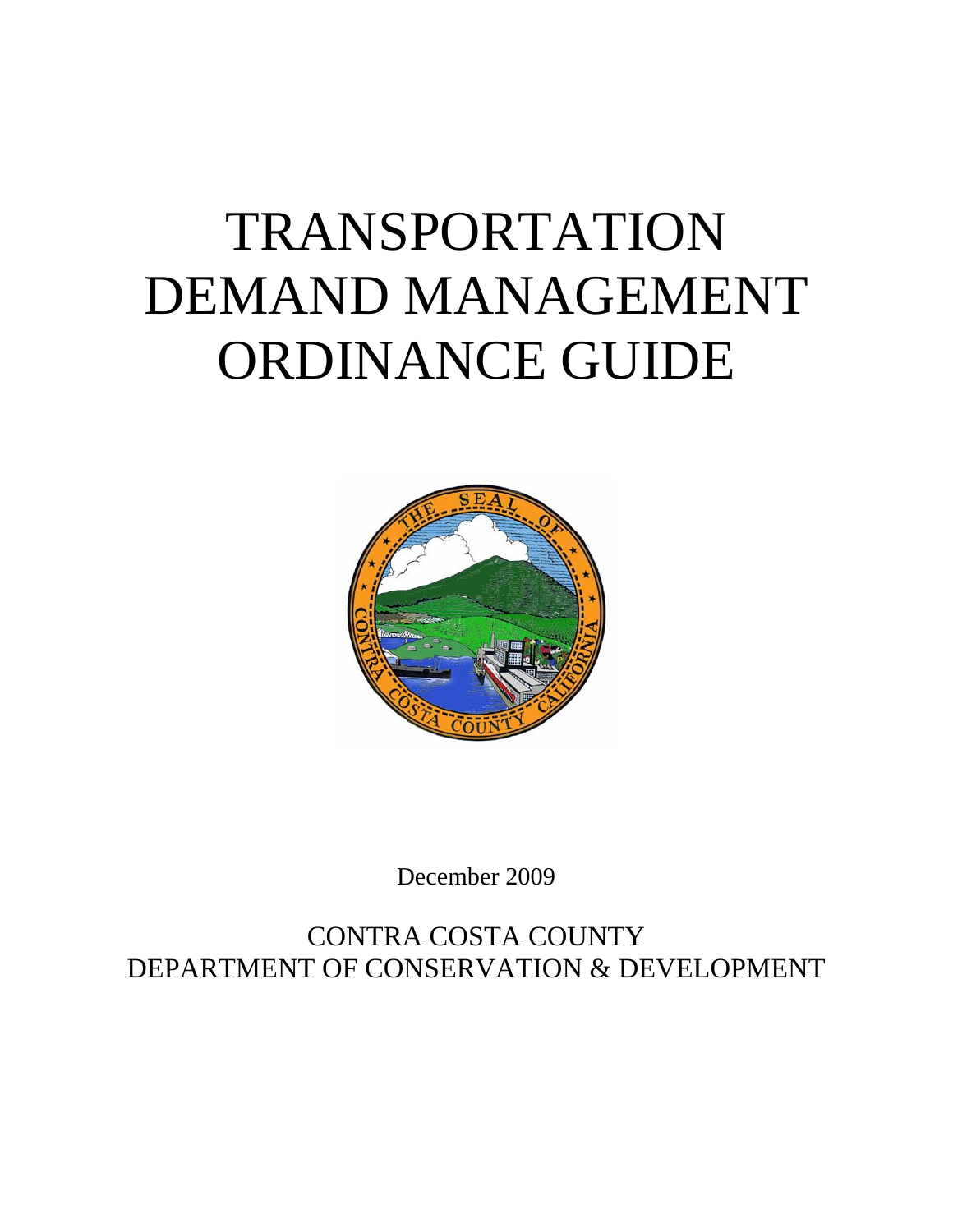# **TABLE OF CONTENTS**

| <b>2.0</b> |                   |
|------------|-------------------|
| 3.0        |                   |
|            | 3.1               |
|            | 3.2               |
|            | 3.3               |
| 4.0        |                   |
|            | 4.1               |
|            | 4.2               |
| 5.0        |                   |
|            | <b>APPENDICES</b> |
|            |                   |

| Appendix B: Potential TDM Measures for Non-Residential or Mixed-Use |  |
|---------------------------------------------------------------------|--|
|                                                                     |  |
|                                                                     |  |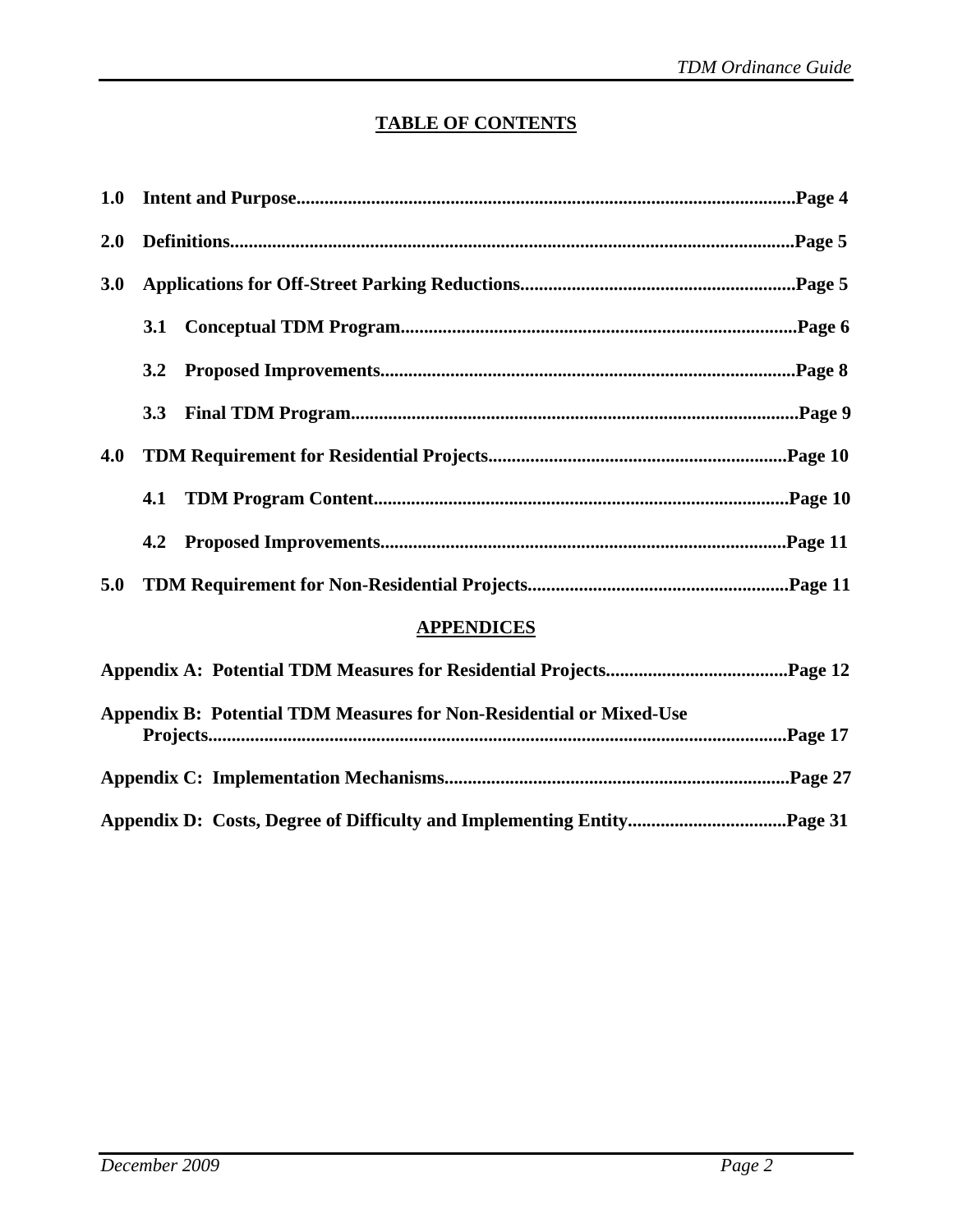# **Introduction**

The Transportation Demand Management (TDM) Ordinance Guide is provided to developers to encourage the use of creative and effective ways to reduce motor vehicle trips and their associated impacts created by new development projects, pursuant to the County's TDM Ordinance.

County staff will review development projects with the applicant based on this guide and determine if a combination of acceptable options/measures will reduce the net number of trips that the project is anticipated to generate. This document contains recommended TDM measures and guidance based on the County's TDM Ordinance.

The County faces the inevitability of a growing population, in conjunction with an expanding job market. The County's TDM Ordinance Guide will help property owners and developers reduce traffic congestion through measures designed to encourage the use of alternatives to the driving alone by car.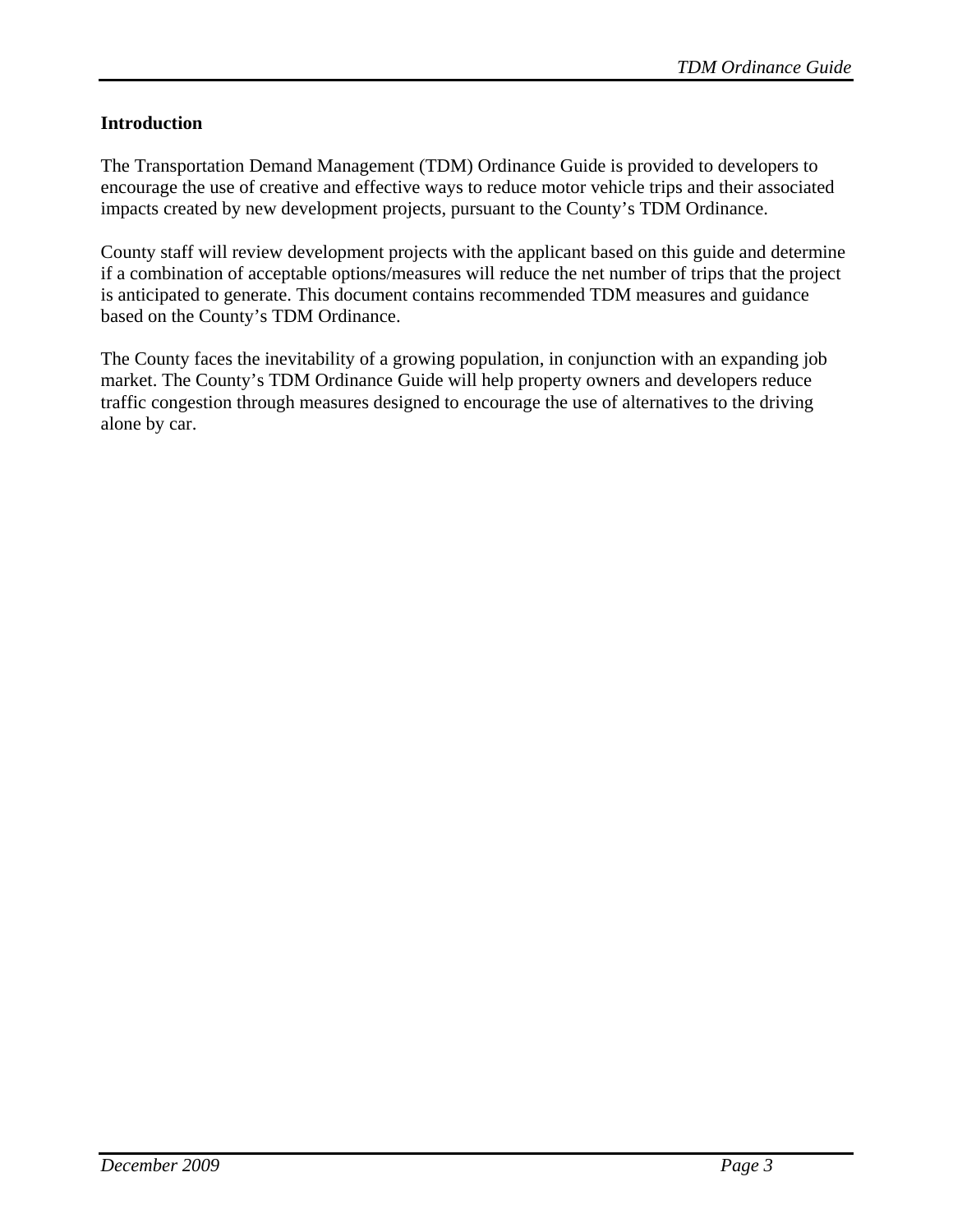## **1.0 Intent and Purpose**

This is a guide to help property owners and developers comply with the requirements of the County's Transportation Demand Management (TDM) Ordinance. Text in *italic* font is taken directly from the ordinance.

 *(a) The intent of this chapter is to further the transportation goals of the County General Plan, the Measure C Growth Management Program, Contra Costa County's Congestion Management Program, and the Bay Area Clean Air Plan.* 

*(b) The purpose of this chapter is to implement the provisions of the general plan to promote a more balanced transportation system that takes advantage of all modes of transportation by: (1) Incorporating pedestrian, bicycle, and transit access into improvements proposed in* 

*development applications;* 

*(2) Incorporating the overall intent and purpose of this chapter into the land use review and planning process;* 

*(3) Allowing requests for reductions in the off-street parking requirements for residential or nonresidential projects that have a conceptual TDM Program;* 

*(4) Providing information to residents on opportunities for walking, bicycling, ridesharing and transit.[1](#page-3-0) .* 

Pursuant to the County's zoning ordinance or possibly under a project's conditions of approval, County staff has the authority to require the submittal and approval of a TDM program prior to the issuance of a building permit for a project. TDM programs associated with development projects typically aim at achieving the following general outcomes:

- Reduce the frequency and distance of auto trip making;
- Spread peak-hour trip making to off-peak time periods;
- Shift trips towards the use of environmentally friendly and non-motorized modes of transportation; and
- Provide technological solutions to reduce the environmental impacts of vehicular traffic, such as provision of charging stations to encourage the use of electric/hybrid vehicles, and provision of real-time or interactive information on bus services.

There is no single TDM measure that can effectively reduce a project's traffic impacts. Relative effectiveness of each TDM measure within a program; and the effectiveness of the overall program can be evaluated by how well the aforementioned outcomes are achieved. The following sections of this guide provide information on the different TDM measures that can be deployed by different types of developments, as well as means for their implementation and, if applicable, monitoring their effectiveness.

There should also be a reference to a significant community resource, namely 511 Contra Costa, which can be of great use for employers and developers pursuing the deployment of TDM

 $\overline{a}$ 

<span id="page-3-0"></span> $1$  Ch. 82-32.004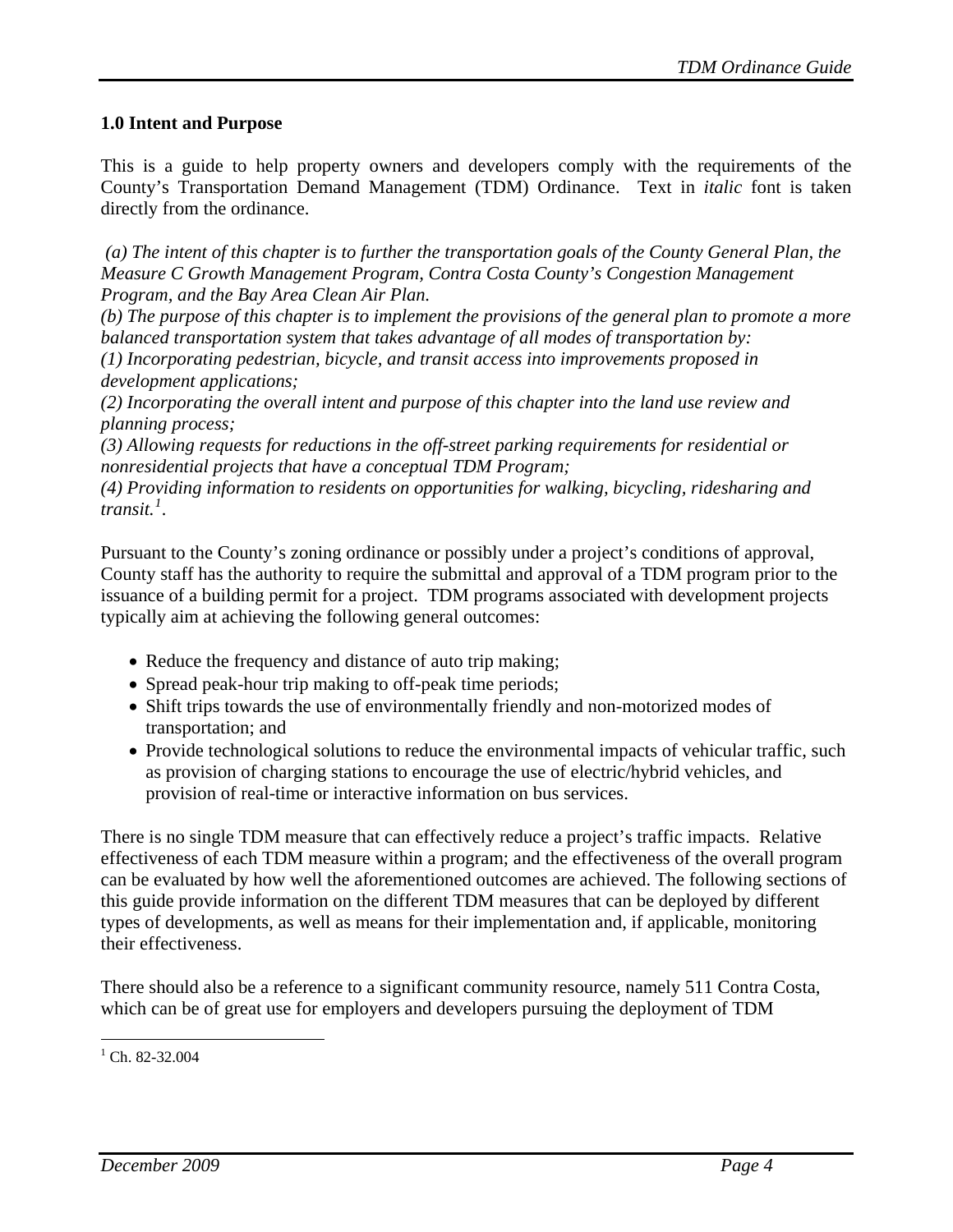strategies. The [www.511contracosta.org](http://www.511contracosta.org/) web site has information on the different transit services and regional connections (e.g. ACE commuter rail, AC Transit, BART, County Connection, and others). The web site also has information on park  $\&$  ride lots, taxicab services, clean fuel vehicles and infrastructure, bicycle programs, racks and lockers as well as different commuter and employer services. Subject to current programs and availability of resources, 511 Contra Costa could supply free transit and bicycle maps, transit and vanpool vouchers with tax benefits for employers and employees, free taxi rides as part of the Guaranteed Ride Home Program, and free gas cards and transit passes to encourage employees to try a commute alternative. The 511 Contra Costa staff could also assist by providing presentations on the transportation options, alternative work schedules, telework, as well as assist in conducting and analyzing employee transportation surveys, developing parking management programs, providing a specialized rideshare or parking management program at the worksite, and other TDM initiatives.

It should be noted that development projects are also subject to the potential requirement of Traffic Impact Analysis (TIA), which may include mitigations to individual and cumulative project impacts at study intersections, roadway segments, and/or freeways as well as on-site and site access improvements. Such analysis and mitigation requirements are not addressed in this guide.

# **2.0 Definitions**

The TDM Ordinance defines important terms to clarify the type of projects subject to its requirements.

 *(a) "Residential Project" means any residential development application containing thirteen or more dwelling units that must be approved through a public hearing process and has not received final approval.* 

*(b) "Non-Residential Project" means any non-residential or, mixed-use development application that must be approved through a public hearing process and has not received final approval. Nonresidential project also includes an application to expand an existing office or industrial structure that has at least five thousand square feet of gross floor area, by twenty-five percent or more of the structure's gross floor area.[2](#page-4-0)*

# **3.0 Application for Off-Street Parking Reductions**

*The requirements of this chapter shall apply to all development projects, residential or nonresidential.[3](#page-4-1)*

 *(a) A project may qualify for reductions in off-street parking requirements pursuant to this section. A sponsor requesting parking reductions shall submit a conceptual TDM program to the community development department concurrently with the application for the project. If the tenant is known, the project sponsor and tenant shall jointly submit the conceptual TDM program.[4](#page-4-2)*

<span id="page-4-0"></span><sup>&</sup>lt;sup>2</sup> Ch. 82-32.002

<span id="page-4-1"></span> $3$  Ch. 82-32.006

<span id="page-4-2"></span> $4$  Ch. 82-32.006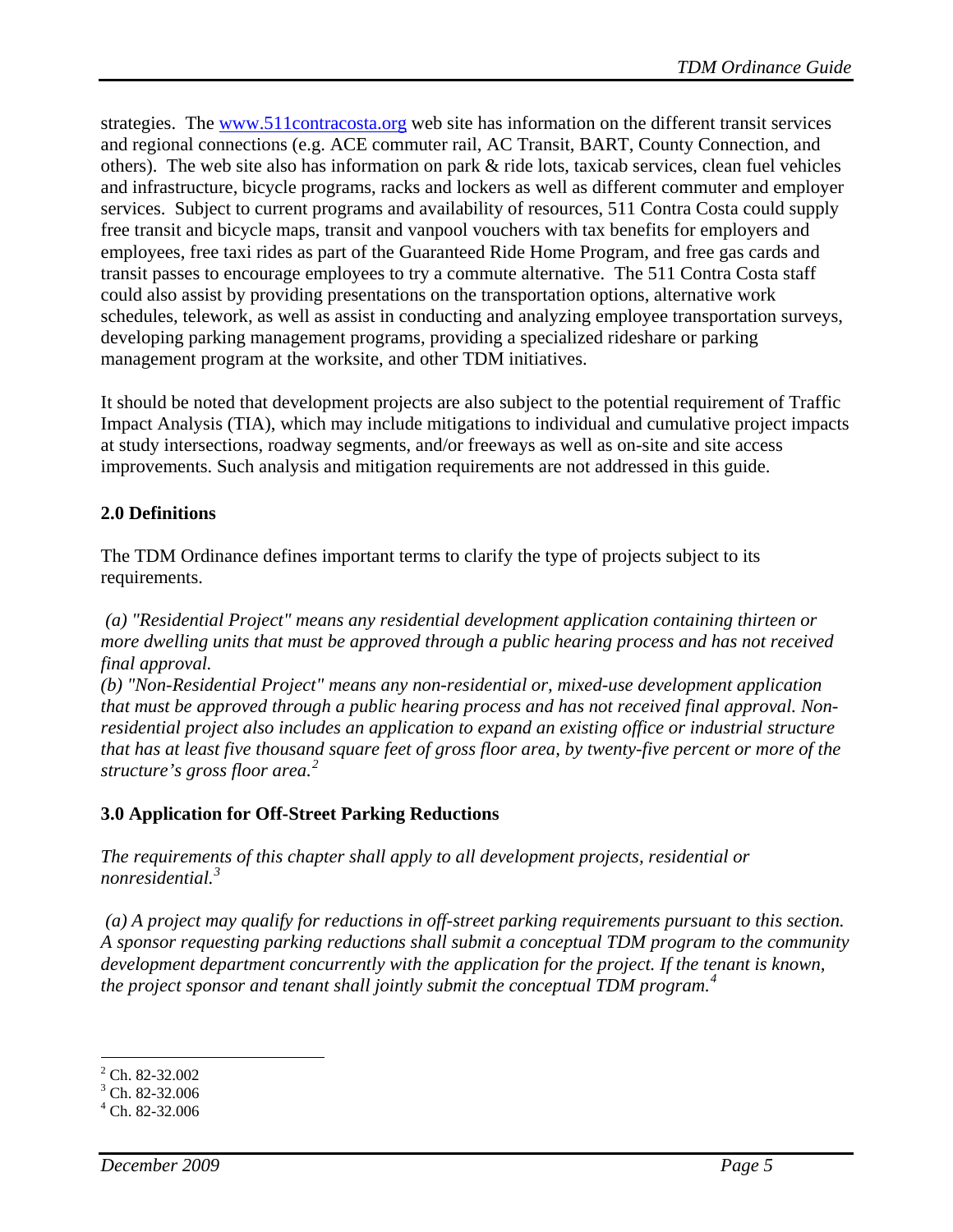The two main benefits to project sponsors associated with a reduced off-street parking requirement are: (1) Significant savings in construction and maintenance costs for off-street parking; and, (2) The availability of space/land that otherwise would be used for parking. Such space could be utilized to provide on-site amenities, landscaping, or increased project density subject to County approval.

A mixed-use development application can have characteristics that could qualify for a reduction in off-street parking required by the zoning code. Different uses can vary in their peak parking demands in a day, week and/or season which could support the concept of shared parking. For example, parking associated with a general office use on a weekday takes place at 10:00 a.m., while parking of a movie theatre peaks at 8:00 p.m. and 10:00 p.m. The Institute of Transportation Engineers (ITE) *Parking Generation Manual* is a professional source for obtaining information on the variations in parking demands during a weekday and weekend day, as well as variations in the different months and seasons during a year. Currently, the 3<sup>rd</sup> Edition of the ITE *Parking Generation Manual* is in use with expected future updates. Also currently in use is the 2<sup>nd</sup> Edition of the "Shared Parking" report produced by the Urban Land Institute, which can be utilized to obtain parking rates for mixed-use developments. Different combinations of uses would result in different overall peak parking demands. Such analysis also typically relies on surveys of similar projects established in similar communities.

# **3.1 Required Information for Development Permit Application**

# **3.1.1 Conceptual TDM Program**

*The conceptual TDM program shall identify TDM measures that can be demonstrated to attain the trip reduction necessary to qualify for the requested parking reductions. The department shall review the project's conceptual TDM program and make a recommendation to the division of the planning agency hearing the project application[5](#page-5-0) .* 

TDM measures potentially suitable for consideration in a residential project's Conceptual TDM Program can be found in Appendix A, with cost and implementation comparisons in Appendix D of this guide.

TDM measures potentially suitable for consideration in a non-residential or mixed-use project's Conceptual TDM Program can be found in Appendix B of this guide, with cost and implementation comparisons in Appendix D of this guide.

All Conceptual TDM Programs shall contain a monitoring, evaluation and enforcement component.

Monitoring: Monitoring a TDM program can be accomplished by periodically surveying occupants or residents to determine the success or failure of the TDM measures individually or in combination. A commute survey typically gathers quantitative data (e.g., % use of the various modes of transportation) and qualitative data (e.g., respondents' perception of the alternative transportation programs). The survey data can then be used to decide on any needed adjustments to the TDM measures. They can also be used to focus future marketing initiatives. 511 Contra Costa

<span id="page-5-0"></span> $5$  Ch. 32-32.008(a).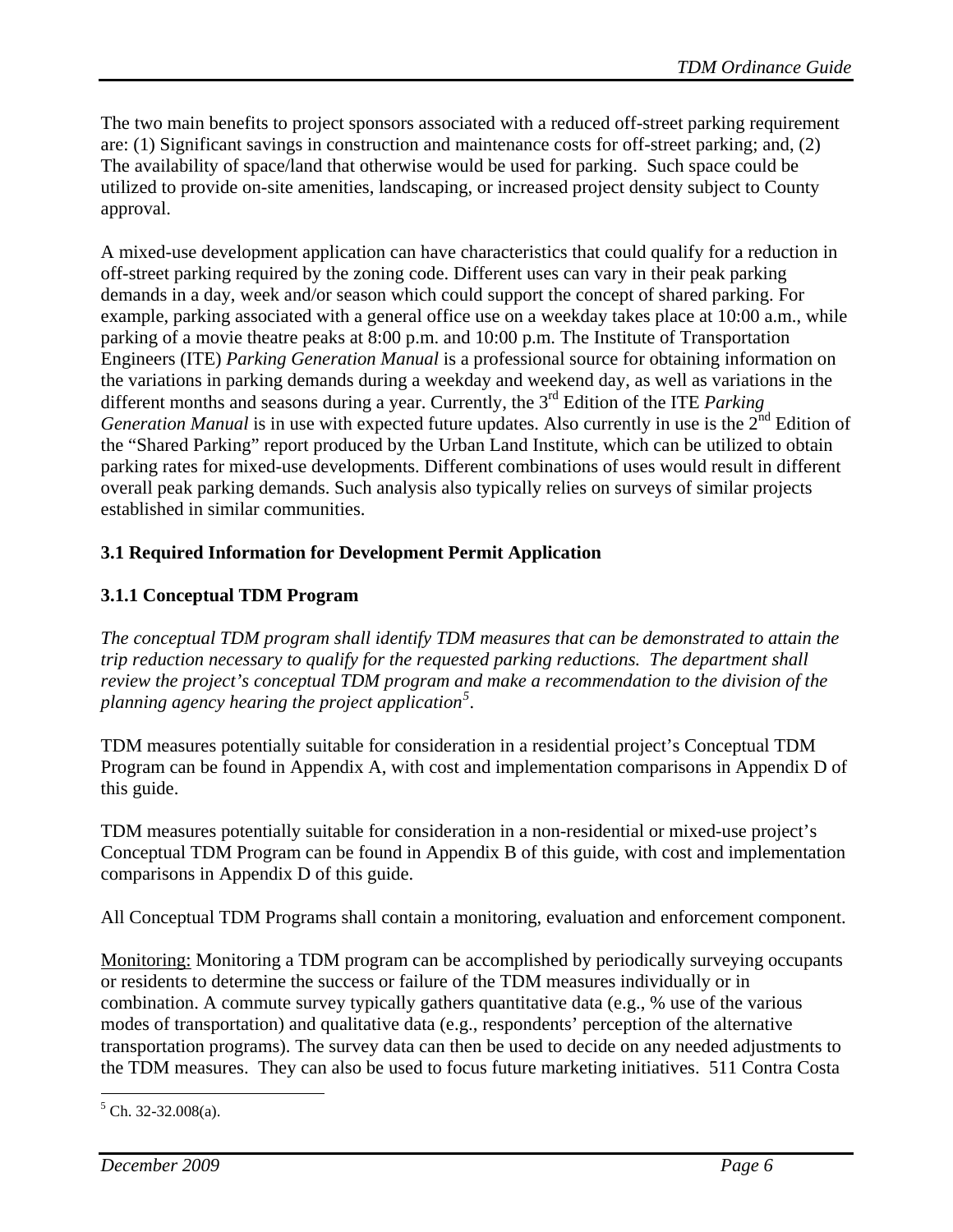staff can assist with the preparation of the survey questionnaire, collection of the data and analysis in the form of survey reports. Some survey tips are provided at the end of this section of the TDM Ordinance Guide.

Allowing completion of the survey on-line can help reduce the time and effort spent on circulating and administering the survey. When possible, conducting a baseline survey before starting the TDM program can later assist in evaluating the program's effectiveness (Before and after comparative analysis). In addition, comparing results of the survey to previous surveys can assist in evaluating the program's progress and potential modifications. It is possible to add survey questions to assess such new improvements.

Evaluation: TDM programs are not static, but must change as the needs of commuters change or as transportation services available to a project change. The effectiveness of TDM measures should be monitored and evaluated to determine if changes are needed. Effectiveness is typically based on a cost/benefit analysis of the individual TDM measure. For example, is the cost of providing a shuttle service to a BART station justified by the number of shuttle users? Such cost/benefit analysis can assist in identifying measures that the participants' needs at the least cost. TDM Program costs typically include the capital and operating costs, such as the cost of bike lockers, shuttle fleet, cost of training and educational materials, TDM staff hours and rates, cost of office equipments provided to telecommuters, etc.

Enforcement: To ensure the success of the TDM program, it is important that the project sponsor establish mechanisms that guarantee the perpetuity of the program. Examples of such mechanisms are described below:

- Incorporate the TDM program requirements into the Covenants, Conditions & Restrictions (CC&Rs) of the property to ensure that the TDM program runs with the land. Wording of the CC&Rs has to ensure that the property, as well as every owner and occupant shall be subject to, abide with, and satisfy each and all of the provisions and obligations contained in the TDM program. This includes any obligation to provide funding and resources to implement the TDM program and comply with all requirements of associated conditions of approval imposed by the County. It is important to clarify that the TDM program requirements apply equitably to all portions of the property. They also apply to all owners and tenants, as well as their successors in case the property is transferred, sold or leased. Should the County apply a penalty fee system for lack of compliance with the set percentages of trip reduction, this also must be stated in the CC&Rs to avoid any surprises.
- Incorporate the TDM program requirements into the tenant lease agreement to ensure that occupants of the project site cooperate with the property owner/sponsor, property manager and/or the County in meeting all requirements. The wording of the lease agreement may also specify that a person shall be designated to act as a liaison with the landlord, the County, etc.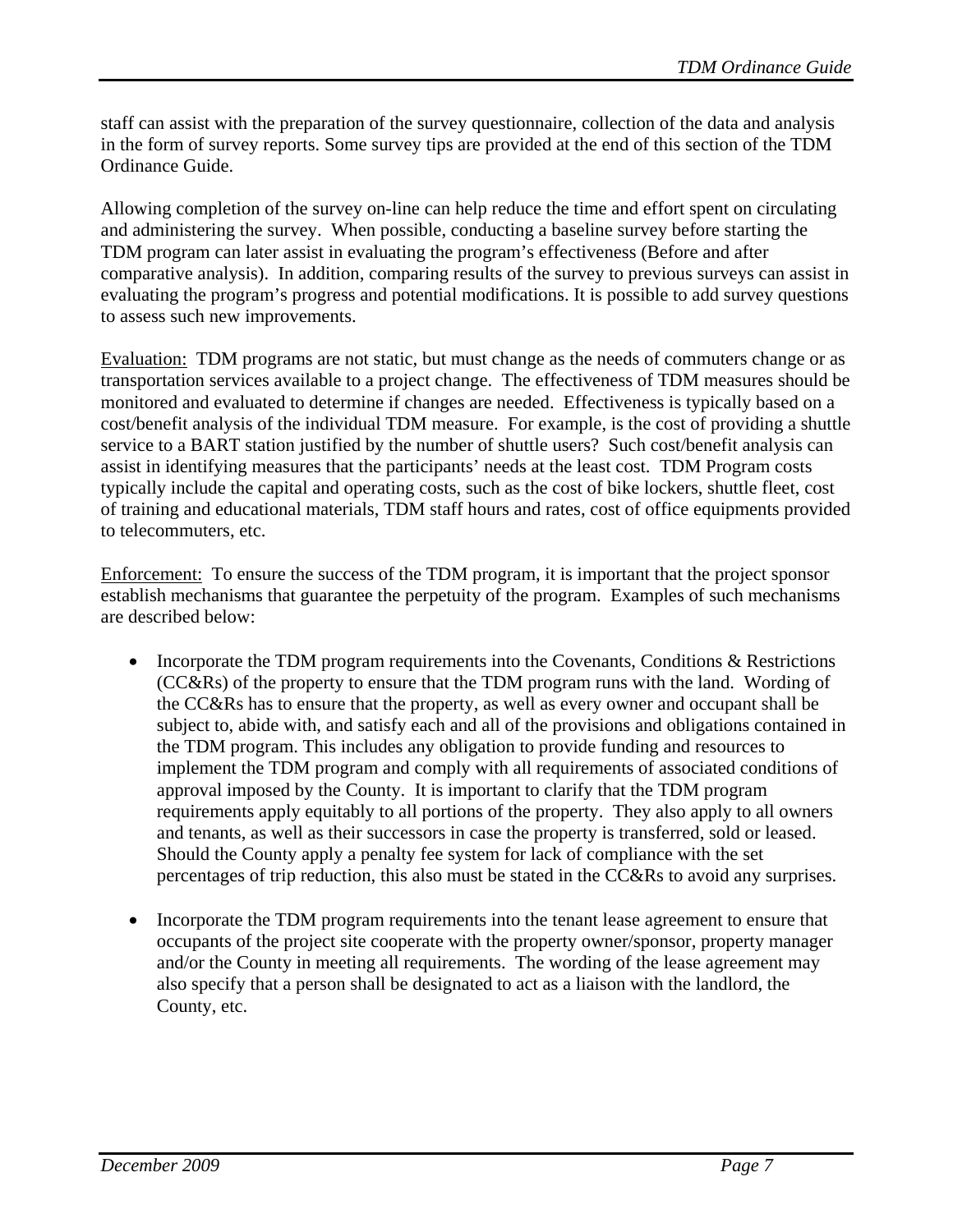# **3.1.2 Proposed Improvements**

*The sponsor shall include in the tentative map, land use permit, or development plan application, any improvements that will provide access to public transit, ridesharing opportunities and nonmotorized forms of travel.[6](#page-7-0)*

Typical on-site improvements include internal paths, bicycle parking, pedestrian/cyclist connections to off-site facilities, pedestrian signage and lighting, etc. The site plan should also acknowledge access to bicycle lanes/routes, sidewalks/paths or transit stops adjacent to the project site.

A more detailed description of proposed improvements potentially suitable for reducing a residential project's off-street parking needs can be found in Section IV of this guide.

Proposed improvements potentially suitable for reducing the off-street parking needs of a nonresidential or mixed-use project can be found in Section V of this guide.

*If the project lies within a transit service area identified in the circulation element of the General Plan, the sponsor shall consult with the transit service provider on the need to provide infrastructure to connect the project with the transit services. Evidence of compliance with this requirement may include correspondence from the local transit provider(s) regarding the potential need for installing bus turnouts, shelters or bus stops at the site.[7](#page-7-1)*

Transit facilities may be needed for existing transit service or to allow the project to be served by new transit routes in the future. The transit service areas are shown in Figure 5-3 of the General Plan. The 511contracosta.org website has the contact information and route schedules and maps for all San Francisco Bay Area transit providers, including those that serve Contra Costa. A listing of the transit service providers for these areas follows:

- AC Transit serves El Cerrito, Richmond, San Pablo and neighboring unincorporated areas.
- West CAT serves Pinole, Hercules, Rodeo and Crockett.
- County Connection serves Lamorinda, Martinez, Concord, Clayton, Walnut Creek, Pleasant Hill, Danville, San Ramon, and neighboring unincorporated areas.
- Tri Delta serves Antioch, Brentwood, Pittsburg, Oakley, and unincorporated communities in eastern Contra Costa.

 $\overline{a}$ 

<span id="page-7-0"></span> $6$  Ch. 82-32.008.(c)

<span id="page-7-1"></span> $7$  Ch. 84-32.008(d)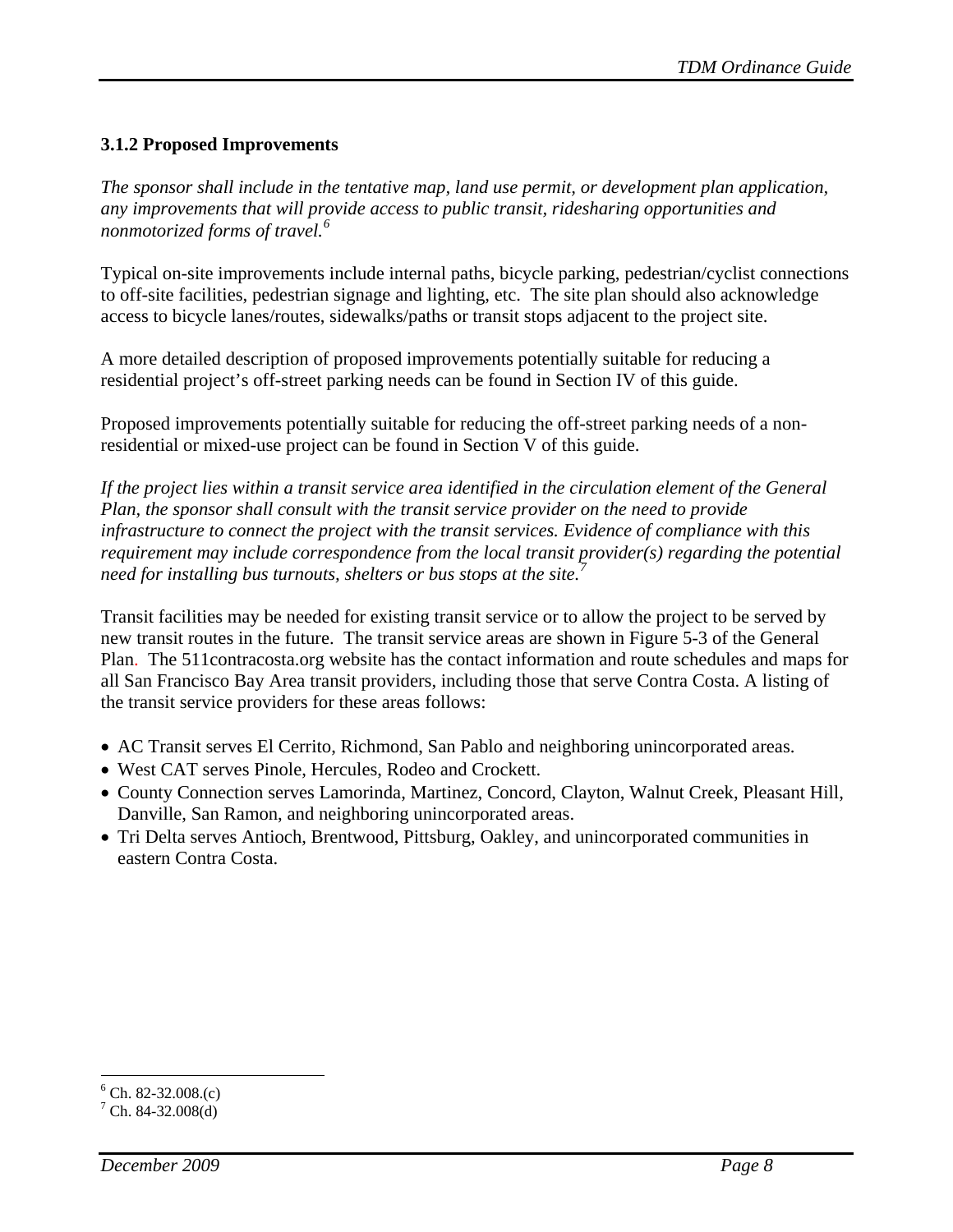

*This site plan illustrates the project's pedestrian access and location of transit stops.* 

# **3.1.3 Final TDM Program**

*Final TDM Program. The design and implementation of the final TDM program shall be a condition of a project's approval. The sponsor and all subsequent owners of the project shall provide deed notification of mandatory participation in the final TDM program to all subsequent purchasers and owners of the project.[8](#page-8-0)*

<span id="page-8-0"></span> $\overline{a}$  $8$  Ch. 84-32.008(e)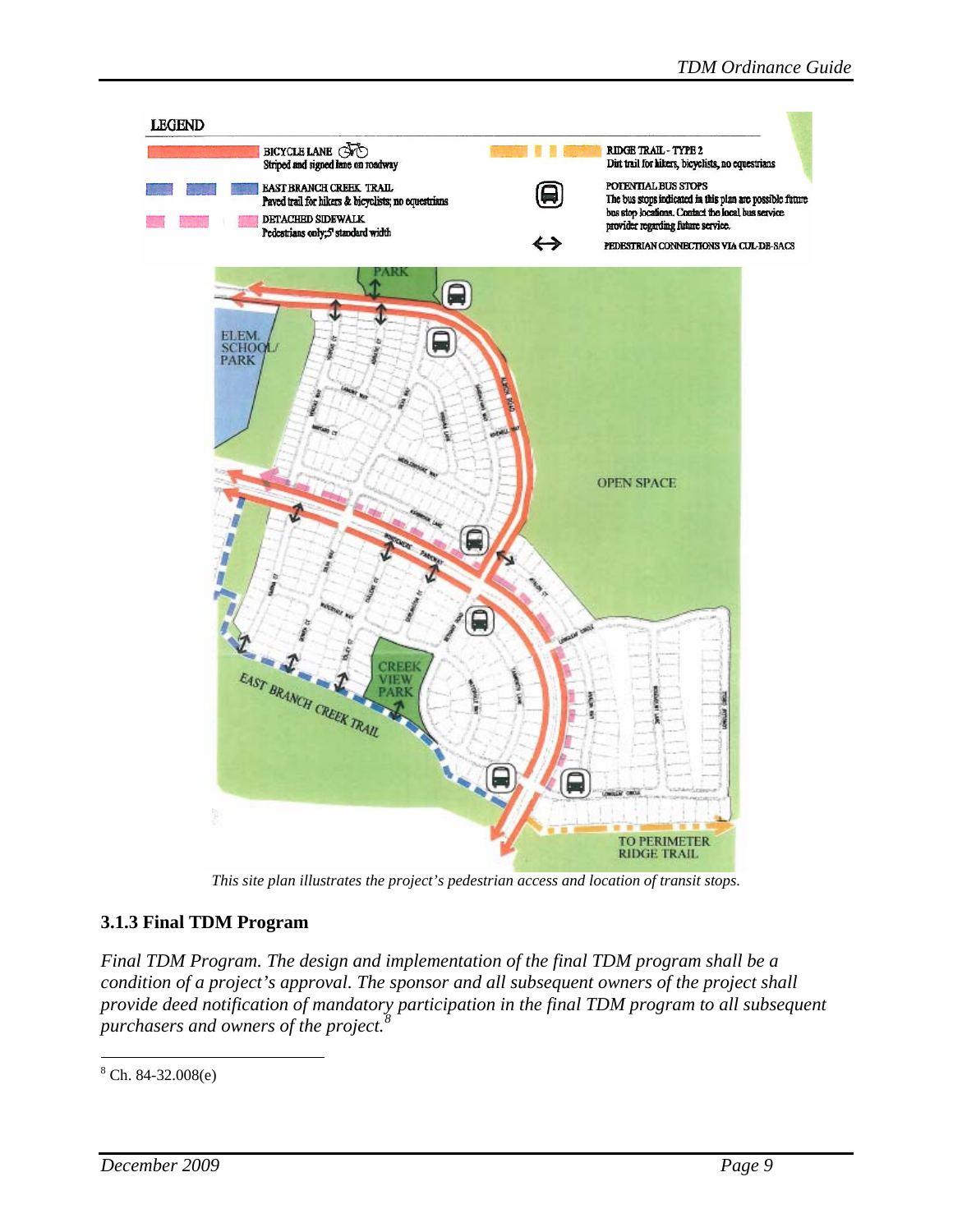The County's approval of a TDM program for a reduction in off-street parking is discretionary. County staff will review the Conceptual TDM Program, in consultation with the applicant, and determine its potential to achieve the off-street parking reduction requested in the development application. A recommendation for a Final TDM Program will be made to the approving body. Approval may be conditional and include performance standards which, if not met, would require reconsideration of the Final TDM Program. If the TDM Program is not approved, there will be no reduction in off-street parking requirements.

Following the County's review and approval process, the Final TDM program will be set as a condition of approval on the project. The project sponsor and all subsequent owners of the project shall provide deed notification of mandatory participation in the Final TDM program to all subsequent purchasers, owners and tenants of the project.

# **4.0 TDM Requirement for Residential Projects**

# **4.1 TDM Program Content**

*A sponsor of a residential project containing thirteen or more dwelling units shall prepare and implement a TDM program that includes at least the following:* 

*(1) Owner-Occupied Units. Upon a residential dwelling being sold or offered for sale, the sponsor shall notify and offer to the buyer or prospective buyer, as soon as it may be done, materials describing public transit, ridesharing, and nonmotorized commuting opportunities available in the vicinity of the project. Such information shall be transmitted no later than the close of escrow;* 

*(2) Rental Units. Upon a residential dwelling being rented or offered for rent, the sponsor shall notify and offer to the tenant or prospective tenant, materials describing public transit, ridesharing, and nonmotorized commuting opportunities in the vicinity of the development. The materials shall be approved by the Department of Conservation and Development. The materials shall be provided no later than the time the rental agreement is executed.* 

*The sponsor and all subsequent owners of the project shall provide deed notification of mandatory participation in the TDM program to all subsequent purchasers and owners of the project.[9](#page-9-0)*

The TDM Program for a residential project should be understood as a disclosure document to the occupants of the residential project. It discloses the transportation facilities and services located onsite and off-site that are available to the occupants. It should be of a format and size that can be easily incorporated into other disclosure documents prepared for the project. A format adaptable to a letter-size 3-ring binder is typically used.

The TDM Program must be approved prior to issuance of the first building permit for the project, unless the conditions of approval indicate otherwise. The applicant must submit an initial submittal to County staff for review. County staff will review this submittal and identify any revisions needed, in consultation with the application, to receive approval. County staff's primary concern is

1

<span id="page-9-0"></span> $9$  Ch. 82-32.010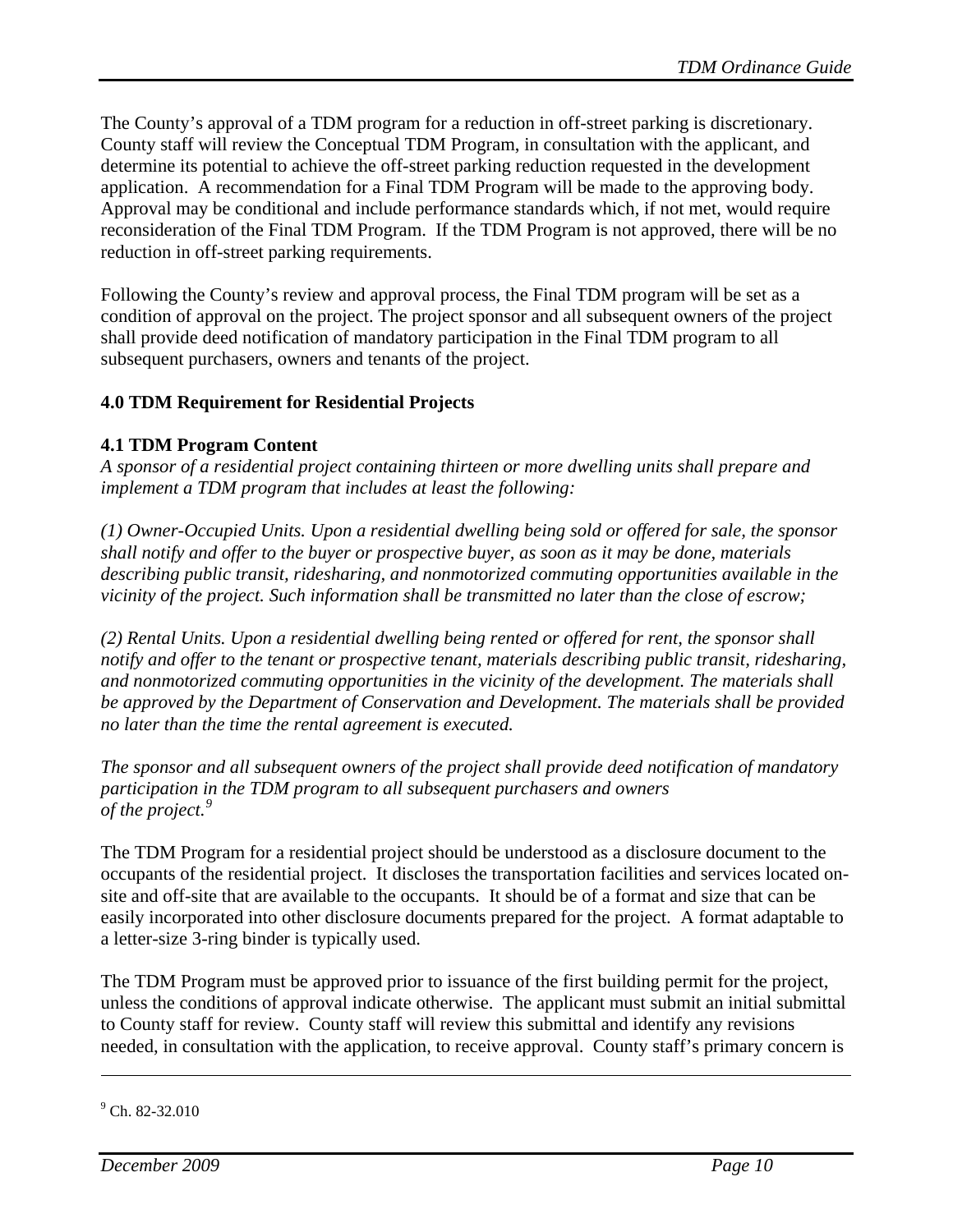that the TDM program be accurate regarding the on-site and off-site transportation services available for project residents and that it be easily understood by residents.

# **4.2 Proposed Improvements**

*(b) A sponsor shall include in the tentative map or development plan application, all improvements that will provide access to public transit, ridesharing opportunities and nonmotorized forms of travel.* 

*(c) A sponsor whose project lies within a local transit service area identified in the circulation element of the general plan shall consult with the local transit service provider on the need to provide infrastructure to connect the project with transit services. Evidence of compliance with this requirement may include correspondence from the local transit provider(s) regarding the potential need for installing bus turnouts, shelters or bus stops at the site.[10](#page-10-0)*

Proposed improvements are a primary feature of a TDM Program for residential projects. The Program will incorporate a copy of the project's site plan showing the internal paths, bicycle parking, pedestrian/cyclist connections to off-site facilities pedestrian signage and lighting, etc. It will also require including a plan/map showing bicycle lanes/routes, sidewalks/paths in the area around the project site. If the project lies within a transit service area identified in the Circulation Element of the General Plan, a map showing the transit services and the stops closest to the project site is also required. The aforementioned information and supportive maps and graphs should be submitted in a three-ring binder. For further guidance on complying with the above requirements, see Section 3.1.2.

# **5.0 TDM Requirement for Non-Residential Projects**

*(a) A sponsor shall include in the tentative map or development plan application, all improvements that will provide access to public transit, ridesharing opportunities and nonmotorized forms of travel.* 

*(b) A sponsor whose project lies within a local transit service area identified in the circulation element of the general plan shall consult with the local transit service provider on the need to provide infrastructure to connect the project with transit services. Evidence of compliance with this requirement may include correspondence from the local transit provider(s) regarding the potential need for installing bus turnouts, shelters or bus stops at the site.*<sup>*1</sup></sup></sup>* 

The guidance previously provided for the TDM requirement for residential projects in section 4.2 also applies to non-residential projects.

 $\overline{a}$  $10$  Ch. 82-32.010

<span id="page-10-1"></span><span id="page-10-0"></span> $11$  Ch. 82-32.012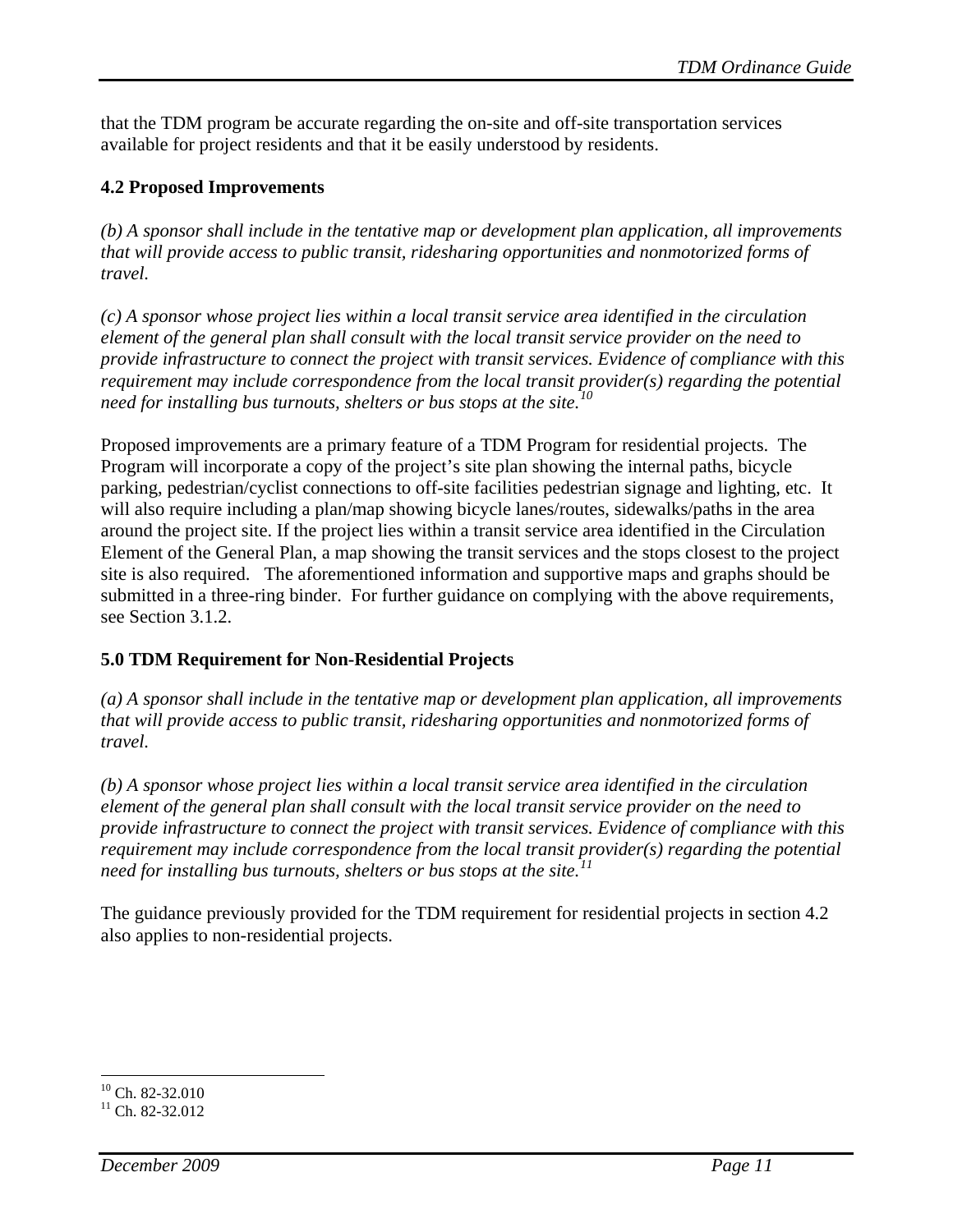# **APPENDIX A**

## **POTENTIAL TDM MEASURES FOR RESIDENTIAL PROJECTS**

TDM measures that can be deployed by project sponsors of residential projects are described in this section. These measures can be physical improvements incorporated into the project's design, or operational programs implemented once the project is occupied.

#### **Project Design**

#### On-Site Amenities

There are on-site amenities that can be provided within residential developments to help reduce the need for vehicular trip making to external facilities. Example on-site amenities are listed below. The on-site amenities will need to be customized depending on the size and density of the residential development.

- fitness center:
- Tennis court, basketball court, and/or game court area;
- swimming pool with adjacent deck and lawn area;
- children's play apparatus area;
- Family picnic area;
- Turf playfield;
- childcare room;
- Information kiosks including cycling maps, transit routes and schedules, shuttle services, etc.
- Bicycle racks, secure bicycle lockers, bicycle cages
- On-site transit pass sales; and,
- Mail drop and supplies.

#### On-Site Vehicular Parking

There are several parking design techniques that can potentially manage and/or reduce vehicular traffic demands. Example of these design techniques are listed below.

- 1. Locate a park and ride lot within or adjacent to your project. A park and ride lot provides a safe and convenient location for long-distance commuters on their way to work to leave their personal cars and transfer to a carpool, vanpool, or express bus route to complete their journey. Preferred locations for these lots include parcels that have convenient access to major thoroughfares or freeways, or at a bus stop serving one or more express bus routes.
- 2. On-site parking location and design should not interfere with pedestrian and bicycle circulation (e.g. paths, bike routes, etc.). Parking location and design should not obstruct or make less convenient pedestrian access from sidewalks and transit stops to building entrances. Parking should generally be located on the side and/or back of buildings; not in front of the buildings to avoid increasing the distance between sidewalks and building entrances.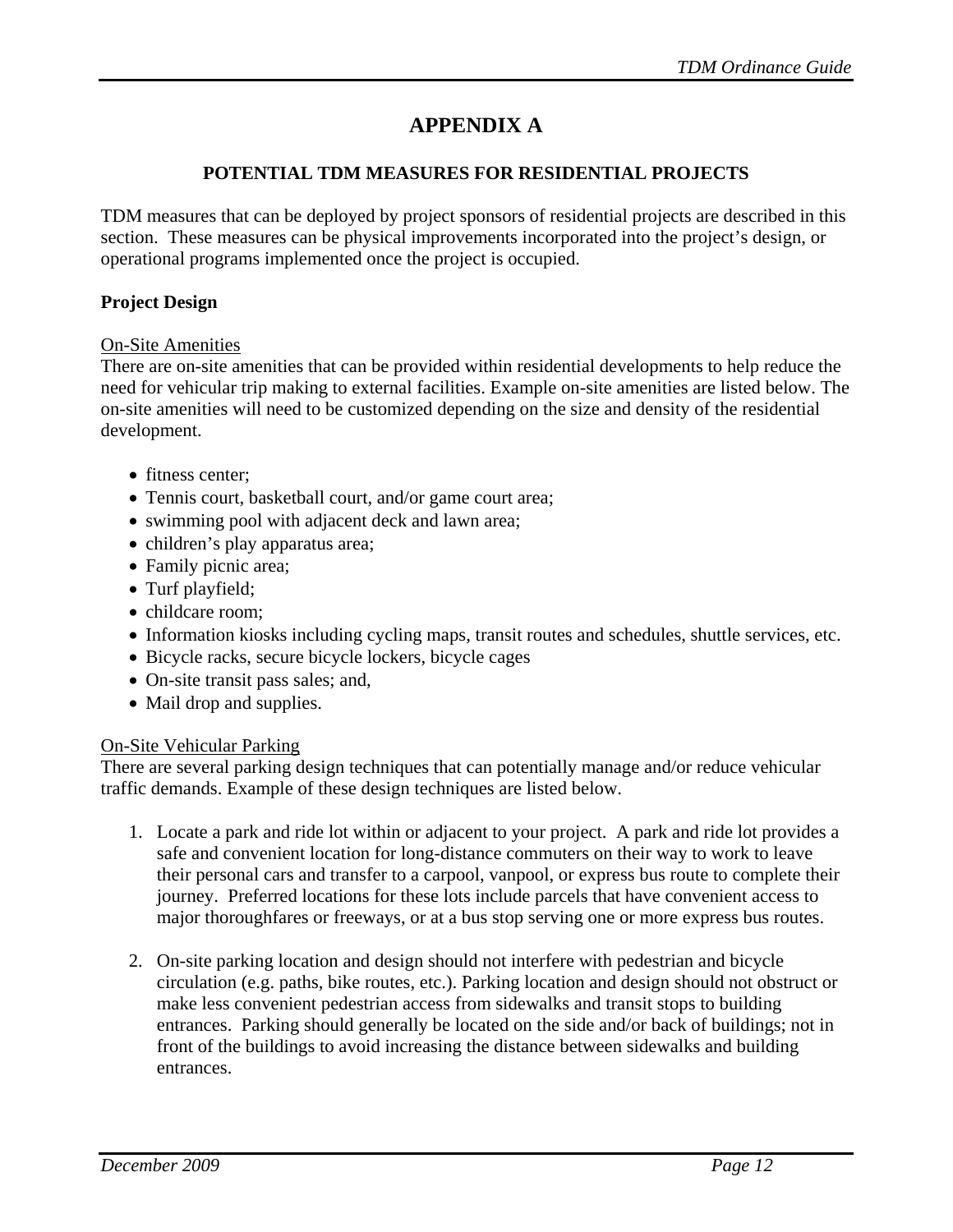# Cycling Facilities

A TDM strategy is shifting short distance trips made by automobiles to the use of bicycles, and thereby reduce congestion, air pollution and parking demand. Effective cycling initiatives take advantage of the positive aspects of cycling, and offer solutions to the negative aspects when possible. Example advantages associated with bicycle use include a low cost and environmentally friendly means of travel, and a convenient way to incorporate exercising into one's commute. On the other hand cyclists are more susceptible to serious injuries in collisions, exposure to adverse weather, poor pavement conditions and are restricted by age and health conditions. Design solutions to some of the negative aspects of bicycling include the following:

- 1. Provide adequate bicycle parking both for residents and guests. Residents parking needs to be long-term such as bicycle lockers, or secured bicycle racks within a garage. Bicycle parking for guests would typically be in the form of racks placed at convenient locations throughout the project site. Special attention needs to be given when placing bicycle parking. For example, near building entrances, in well lit areas, sheltered when possible, secured (some bicycle types are expensive and may be equipped with electric motors), and on the ground level unless elevators are provided in the buildings.
- 2. Ensure safe and convenient access and movements of cyclists within residential projects. Design elements to be considered include the provision of an interconnected web of shaded paths and crosswalks, traffic calming for auto traffic, adequate lighting, signage, and easily accessible bicycle parking.

## Pedestrian Facilities

Walking is an effective mode of transportation for short distance trips, and can be undertaken by a wider range of population relative to cycling. There are different design elements that can be considered when developing project sites. Example design elements are described below.

- 1. Minimize walking distances within project sites, and provide direct connections to the public streets including transit stops. Provide pedestrian pass-throughs in soundwalls bordering arterials.
- 2. Give a priority to establishing and maintaining pedestrian facilities such as sidewalks, marked crosswalks and stop bars, in-pavement lighted crossing, bulbouts and other traffic calming devices, pedestrian-scale lighting, signage, sheltered seating areas, and landscaping.
- 3. Other design considerations that are safety related include the provision of adequate sight triangles at project driveways and internal intersections, as well as preventing parking encroachment within pedestrian sidewalks and walkways.

## Transit Facilities

Project site design can play a key role in supporting the use of public transit. A few examples of such design elements are listed below.

1. Provide pedestrians and cyclists with safe and direct paths to public roads where transit services can be provided.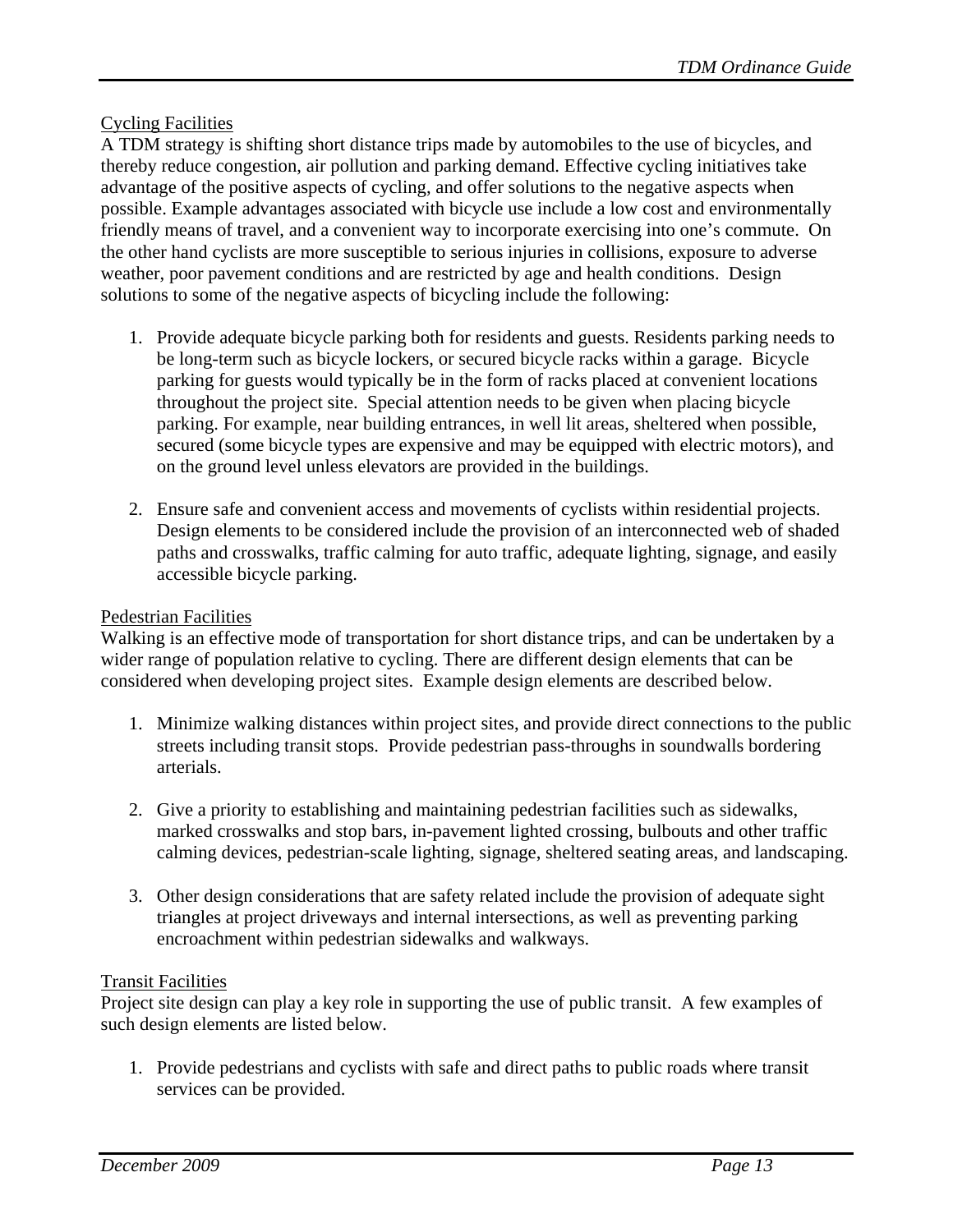- 2. Provide an on-site information kiosk where current transit information is offered along with transit maps, schedules, etc.
- 3. Provide necessary transit facility in the vicinity of the project site based on consultation with the transit agencies and the County. Possible improvements can be a bus shelter, bus turnout, concrete pad/road surface, seating at transit stop, and lighting.

## **Project Occupancy/Operation**

#### On-Site Parking Operation

Limit the time periods at designated visitor parking to discourage residents from using such spaces for long-term parking of their second and third vehicles.

#### Cycling Initiatives

Provide educational information that encourage cycling as a healthy living lifestyle and environment friendly mode of transportation in homeowners association or tenant newsletters/bulletins. Include information on bicycle commuting events and services offered by 511 Contra Costa (e.g. Bike to Work Day).

#### Walking Initiatives

There are operational means that can be practiced by homeowner associations and building managers to encourage walking to/from neighborhoods.

- 1. Provide annual and seasonal events that promote walking as a healthy way of living and as an environment friendly mode of transportation. Prizes and other incentives can be offered to encourage participation at the events.
- 2. As will later be explained under the Monitoring and Evaluation section of this guide, the survey data can be used to identify residents who are interested in walking and the approximate locations of their frequent destinations. Such information can help the formation of a walking buddy system to encourage participants to walk to/from work, shopping facilities, school, etc.

## Public Transit Initiatives

Transit plays a particularly important role in serving peak period travel demands associated with commute trips to work and school. Transit also provides basic mobility for people who do not have an alternative. For many commuters, transit is the preferred choice of travel during the peak periods since it can be faster in HOV lanes or a dedicated rail line. Commuters can utilize the trip time for reading, or another activity that benefits them.

- 1. Depending on the project size, consult with relevant transit agency to seek changes to bus routes and/or routes capacity to better support transit ridership projected for the project.
- 2. Encourage the use of public transit through promotional and educational materials. Also, if possible, allow for the purchase of transit passes on site to facilitate transit use. Supporting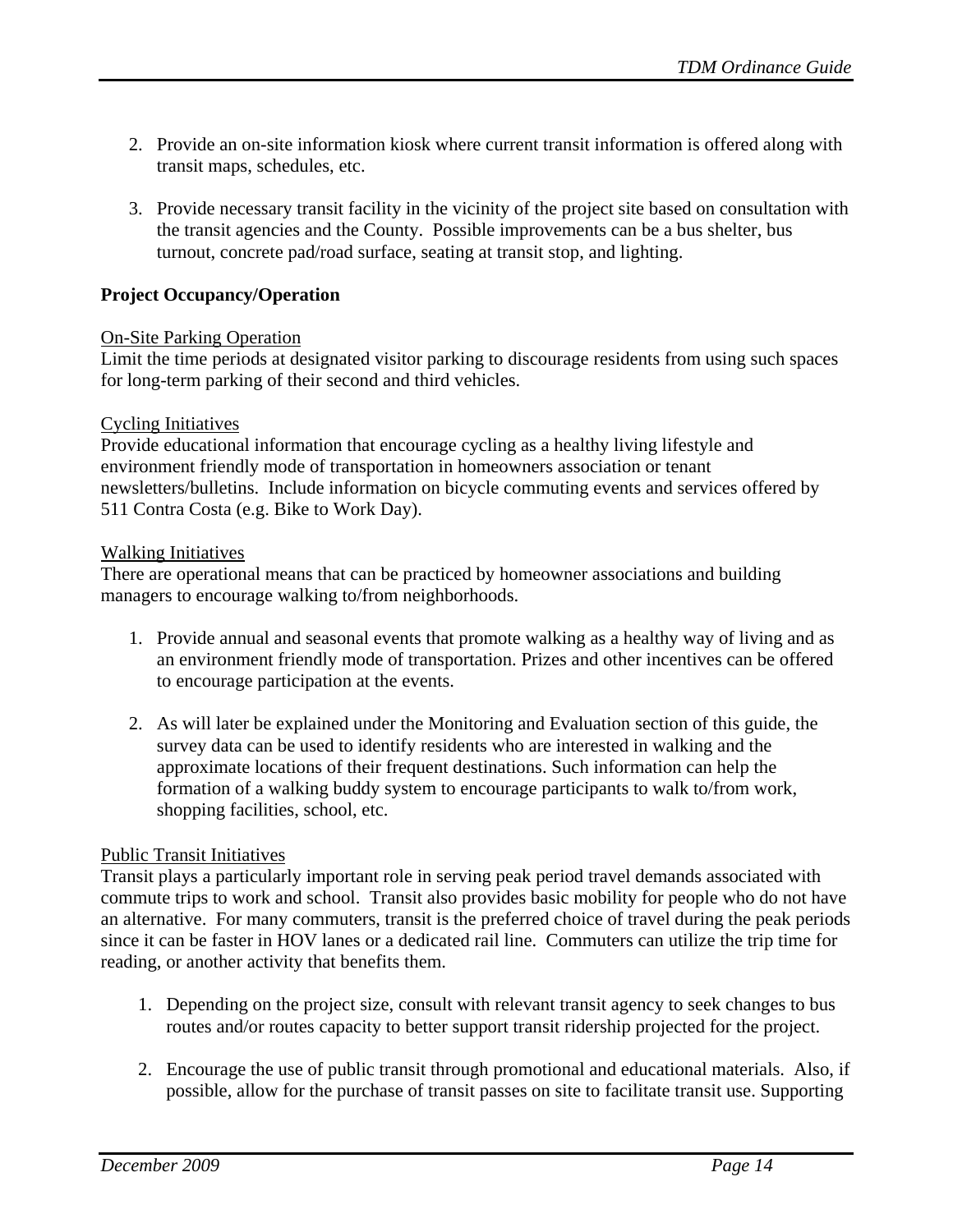the use of public transit can benefit the environment, transportation system, and social equity.

## Rideshare Initiatives

- 1. Encourage and facilitate a car cooperative program using a car sharing service. (e.g. City Carshare or Zipcar Carshare). Deploying such a cooperative program could potentially minimize the need for owning a car.
- 2. Carpooling to schools, daycares, work and other destinations. Carpooling can be deployed in a formal fashion through services provided by 511 Contra Costa, or through informal communications among the residents.

## TDM Coordinator

A TDM Coordinator is typically responsible for developing, marketing, implementing and evaluating the TDM programs. The TDM Coordinator can be a designated on-site resident, a community association representative, or a property management representative. The Coordinator's responsibilities can also be contracted out with a commute company. It should be noted that one of the most effective TDM measures is by having an on-site transportation coordinator. Example functions of a TDM Coordinator are listed below:

- 1. Distribute pertinent information to all residents regarding the facilities, programs and services available at the project site. Also regularly update any information kiosks and information boards at the project site for displaying TDM information. The regular information update makes it useful and interesting for users.
- 2. Obtain and circulate educational and promotional information from BART, bus operators, 511 Contra Costa and other transportation service providers.
- 3. Act as a liaison to all appropriate transit agencies. This includes distribution of appropriate transit information and maps, transit passes, and any other responsibilities related to the utilization of transit services or car sharing.
- 4. Distribute carpool/vanpool, school pool matching applications to all new residents upon occupancy, as well as on an annual basis.
- 5. Develop and implement promotional programs such as on-site transportation fairs and promotional events. Also coordinate with regional promotional programs such as Bike to Work Day and Spare the Air Days.
- 6. Conduct the annual commute survey, evaluate survey results and potential need for improvements, and update the program elements accordingly. Develop the annual status report and submit it to the County for projects conditioned to achieve a certain trip reduction rate.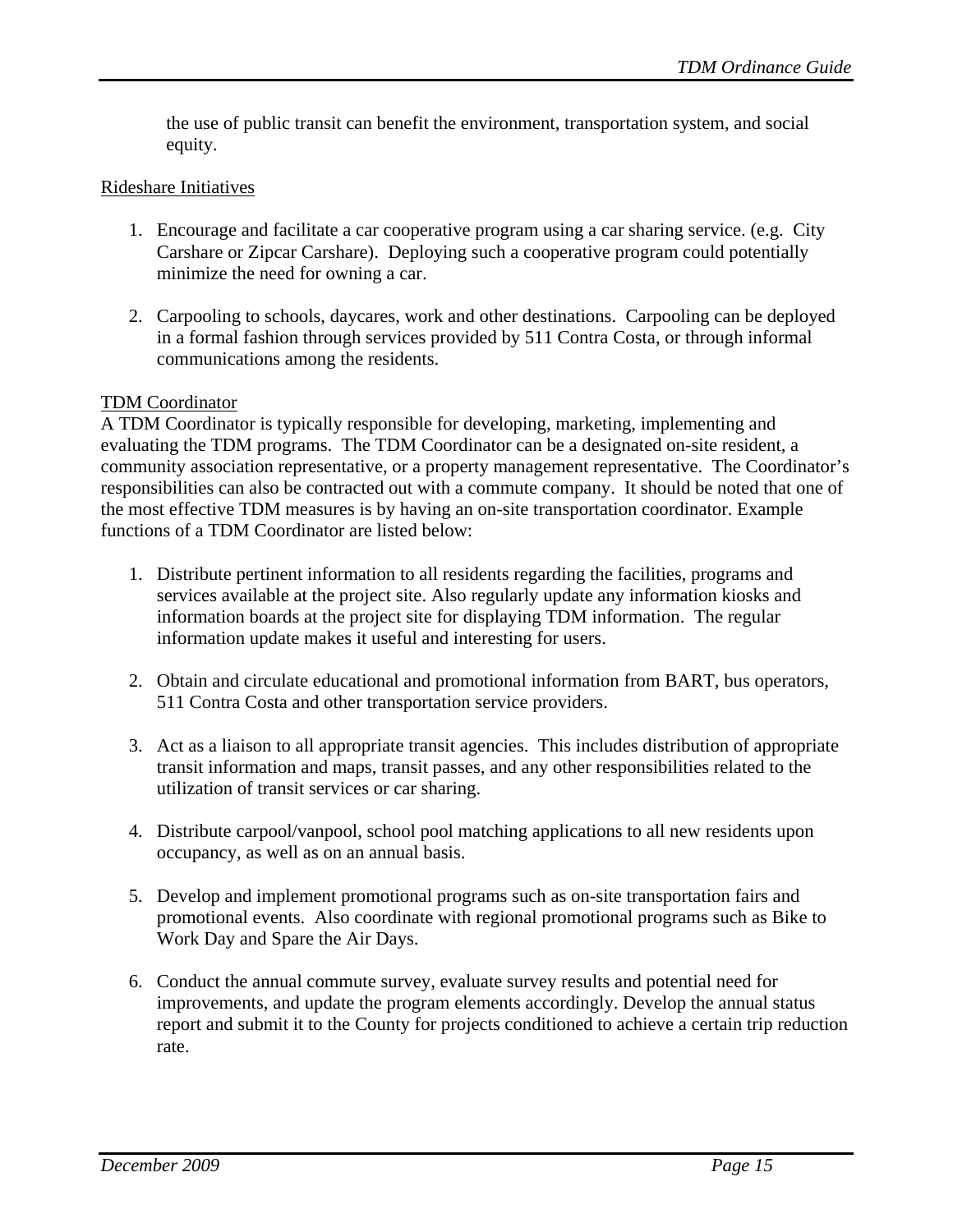## Home-Based Work

Supporting home-based businesses is an effective TDM strategy and has co-benefits for economic development. Properly developed and advertised information on small business support groups, bylaws and guidelines, key information on home-based businesses and possible means for starting a business type, tax information, land use permits, etc. can assist in increasing home-based businesses. Such information can be obtained from a number of governmental and reliable private agencies. Also having common access to key office equipment, such as photocopy machines, can also support the formation and ongoing operation of home-based businesses.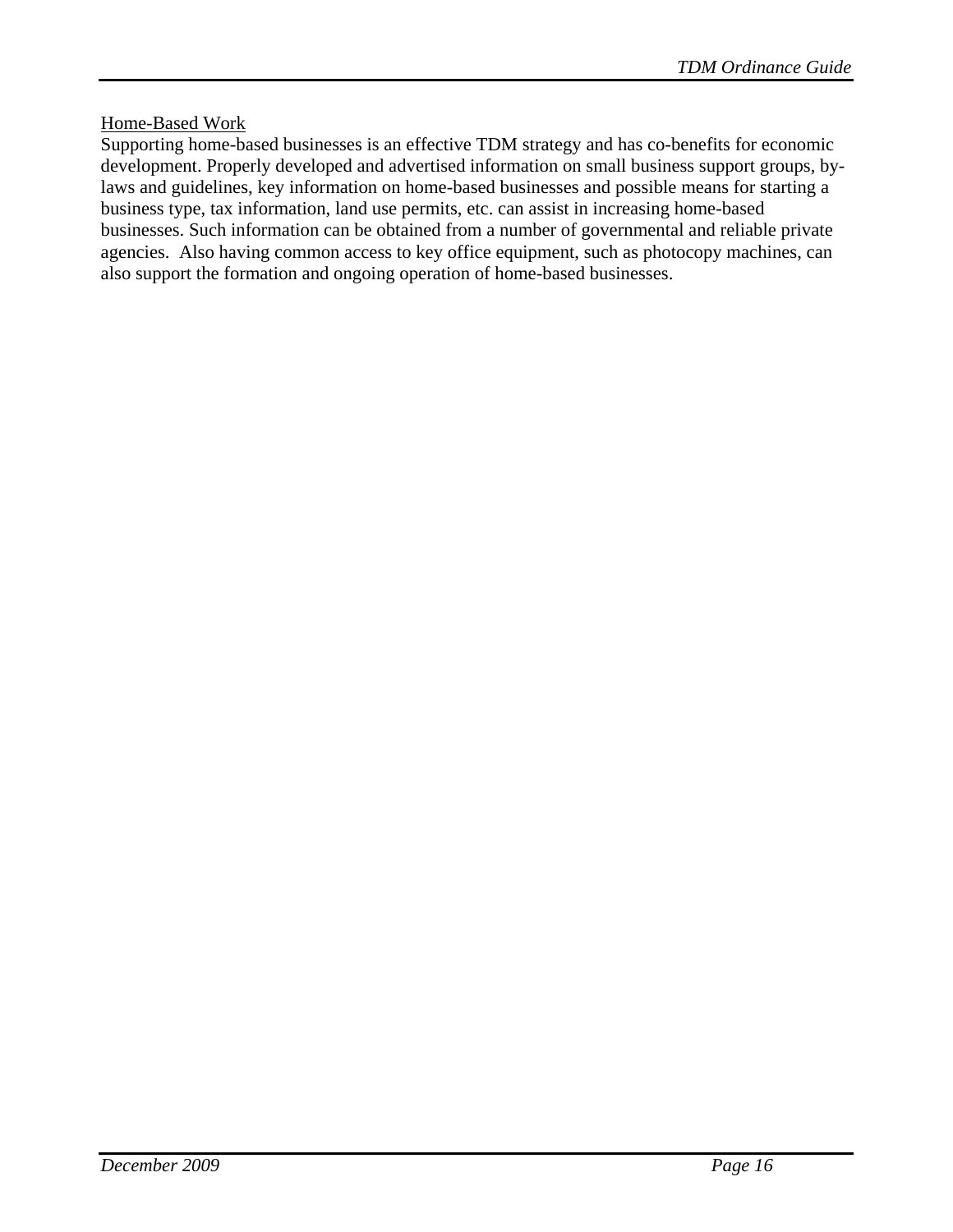# **APPENDIX B**

## **POTENTIAL TDM MEASURES FOR NON-RESIDENTIAL OR MIXED-USE PROJECTS**

TDM measures that can be deployed by project sponsors of non-residential or mixed use projects are describe in this section. These measures can be physical improvements incorporated into the project's design, or operational programs implemented once the project is occupied.

## **Project Design**

## On-Site Amenities

On-site amenities provide services at the development site to minimize vehicular traffic, especially mid-day trips. Such on-site amenities can include the following:

- Clothes lockers and showers;
- fitness center:
- On-site cafeteria preferably with hot food service;
- Lunchroom with microwave and refrigerator;
- Vending machines;
- Automatic teller machine;
- dry cleaner;
- childcare service;
- Mail, copying and shipping services;
- On-site transit pass sales;
- Car rental or car share service:
- Convenient and/or gift stores;
- Dental services; and,
- Shoe repair.

The on-site amenities would be customized depending on the size and type of proposed development. It would also depend on the types of services already available in the area surrounding a project site. The example on-site amenities listed above can be of use at employment centers, hotels, mixed-use developments, and others.

# **On-Site Vehicular Parking:**

- 1. Establishing user fees for on-site parking; combined with a strong TDM program can help shift drivers behavior to the use of alternative modes of transportation and higher occupancy vehicles.
- 2. Designate premium parking spaces for carpools and vanpools. Such parking stalls have to be clearly marked with signing and pavement marking. Number of the designated stalls depends on the desired strength of deployed TDM program. In general, the designated carpool/vanpool spaces should not be less than 5% of the total number of parking spaces for large projects and 10% for smaller scale projects. This parking design technique is especially effective at project sites with limited on- and off-site parking supply.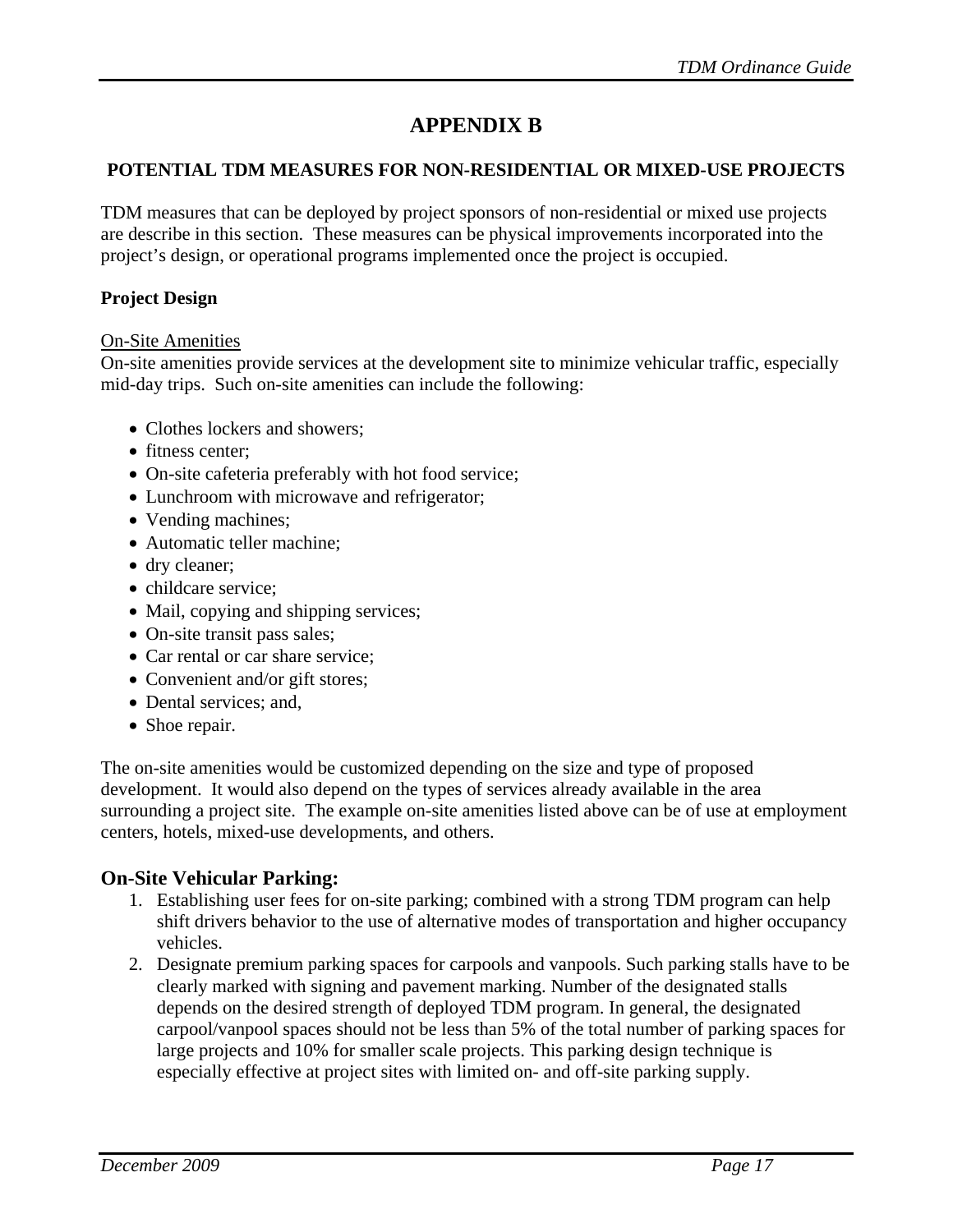3. Place the on-site parking on the side and/or back of buildings to avoid creating a physical separation between the buildings and abutting public streets, which could discourage pedestrians and cyclists access. Limit the on-site conflict locations between vehicular parking and pedestrian/cyclists movements, and clearly identify walking paths and crossing locations with appropriate pavement markings and signing according to the 2006 California Manual on Uniform Traffic Control Devices (MUTCD), or future document updates.

# **Cycling Facilities:**

The design measures listed below need to be established by the project sponsor and approved as part of the development application review process.

- 1. Provide secure short- and long-term bicycle parking (i.e. bicycle racks and lockers, respectively) at prime locations of the development sites. Such prime locations need to be visible, accessible, on a flat area, and in close proximity to building entrances. It is also advisable to provide the bicycle parking at sheltered locations free of mud, dust and debris. When placing bicycle parking on upper building floors, elevator access needs to be provided. Wherever bicycle parking is located, sufficient clearances for accessing and maneuvering the bicycles need to be provided. Adequate protection needs to be ensured when placing bicycle parking near car parking or traffic lanes. In general, some of the bicycle racks need to be made available for short-term parking by guests, couriers, shoppers, etc. The individual bike lockers or locked bike room are typically reserved for longer-term parking by tenant employees and residents. Bicycle parking needs to be distributed to serve main entrances of all buildings on a project site. Preferably within view of security personnel or a security camera.
- 2. Provide showers, change facilities, and clothes lockers at convenient locations within business buildings in order to encourage cycling for longer distances. Such facilities need to be available free of charge to increase its potential use, and need to be placed in close proximity to the on-site bicycle parking.
- 3. Ensure safe and convenient access and movements of cyclists within development sites. Design elements to be considered include the provision of an interconnected web of paths, signage and crosswalks (preferably protected with traffic control devices) on the internal street system. Also the provision of adequate lighting, sheltered bicycle parking, and shaded paths.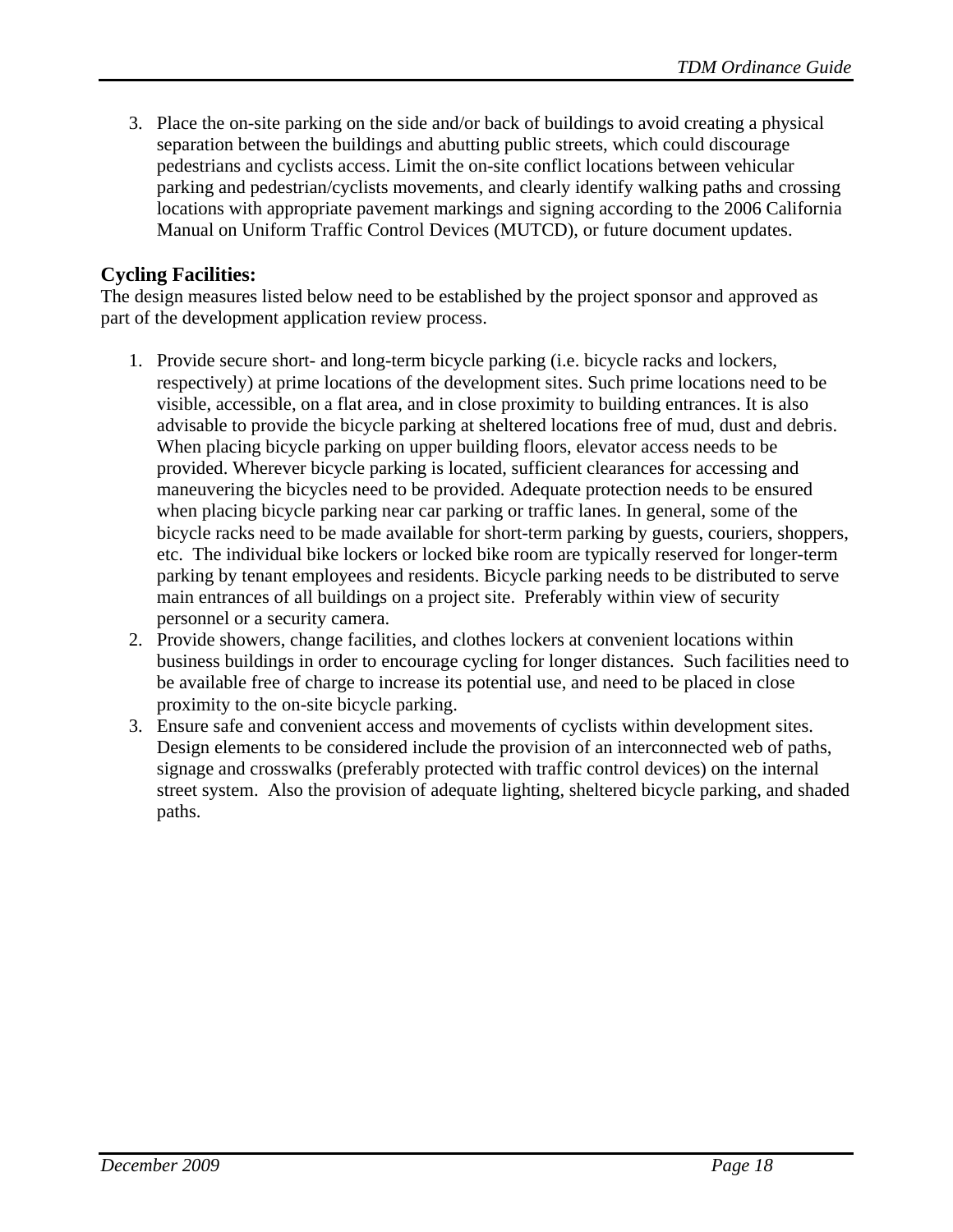

*Bicycle facilities need to be visible, accessible and in close proximity to building entrances.* 

# **Pedestrian Facilities:**

Walking can be regularly practiced by a wide range of the population. To encourage walking, safe and convenient pedestrian access and movement need to ensure as part of the project site design. Example design elements are described below.

- 1. Minimize walking distances along the internal street/path network to provide convenient connections between the different buildings, services, etc. Also provide direct and convenient connections to the public streets including transit stops.
- 2. Design gathering areas where enhanced landscaping, adequate lighting, signage, and street furniture are provided. Undertaking such an action can help in providing good quality of life by facilitating enjoyment of the outdoors, as well as encouraging community interactions along with associated development of sense of security. Walking can be naturally encouraged with the provision of such design elements.
- 3. Establish traffic calming devices where feasible on the internal street system. Example of traffic calming designs can be through the provision of traffic circles, speed tables at pedestrian crossing locations, textured and/or colored street surface, staggered parking arrangements, and corner bulbouts. These design elements can assist in reducing vehicular traffic speeds, enhance good safety conditions, increase visibility of pedestrians, reduce pedestrians crossing distances and exposure to vehicular traffic, and improve overall street aesthetics,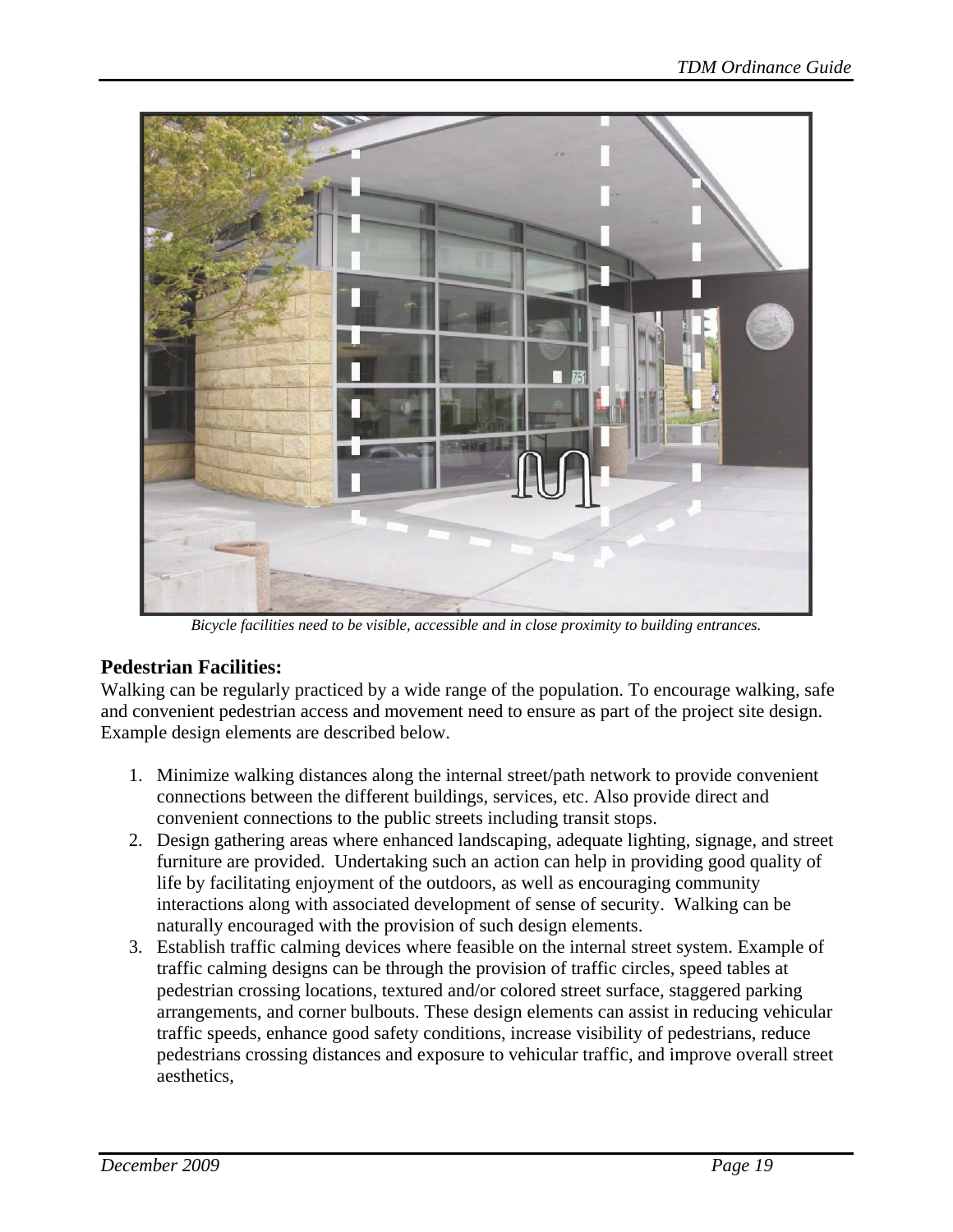- 4. Other design considerations that are safety related include the provision of adequate sight triangles at project driveways and internal intersections, as well as preventing parking encroachment within pedestrian sidewalks and walkways.
- 5. Give a priority to establishing and maintaining pedestrian facilities such as sidewalks, marked crosswalks and stop bars, in-pavement lighted crossing, bulbouts and other traffic calming devices, street and pedestrian lighting, sheltered seating areas, and landscaping.



*Pedestrian improvements need to be designed so that they maximize safety and convenience.* 

# **Transit Facilities:**

- 1. Provide safe and direct site access to the public streets where transit services are provided.
- 2. Provide necessary transit facilities in the vicinity of project site (such as bus shelter, bus turnout, concrete pad, seating, lighting, etc.), in order to support transit use. Private land dedication may be needed to provide for future transit facilities such as a bus turnout.
- 3. Establish an on-site information kiosk where information on transit routes, schedules, and fares can be provided.
- 4. Intersection geometry and road structure should be capable of supporting the length and weight of buses, including internal project circulation roads if bus or shuttle service is anticipated to enter the project site.

# **Rideshare Facilities:**

1. Designate a number of on-site parking spaces at prime locations (i.e., close to buildings access, well lit, etc.) for carpools and vanpools privately operated by tenants. Also designate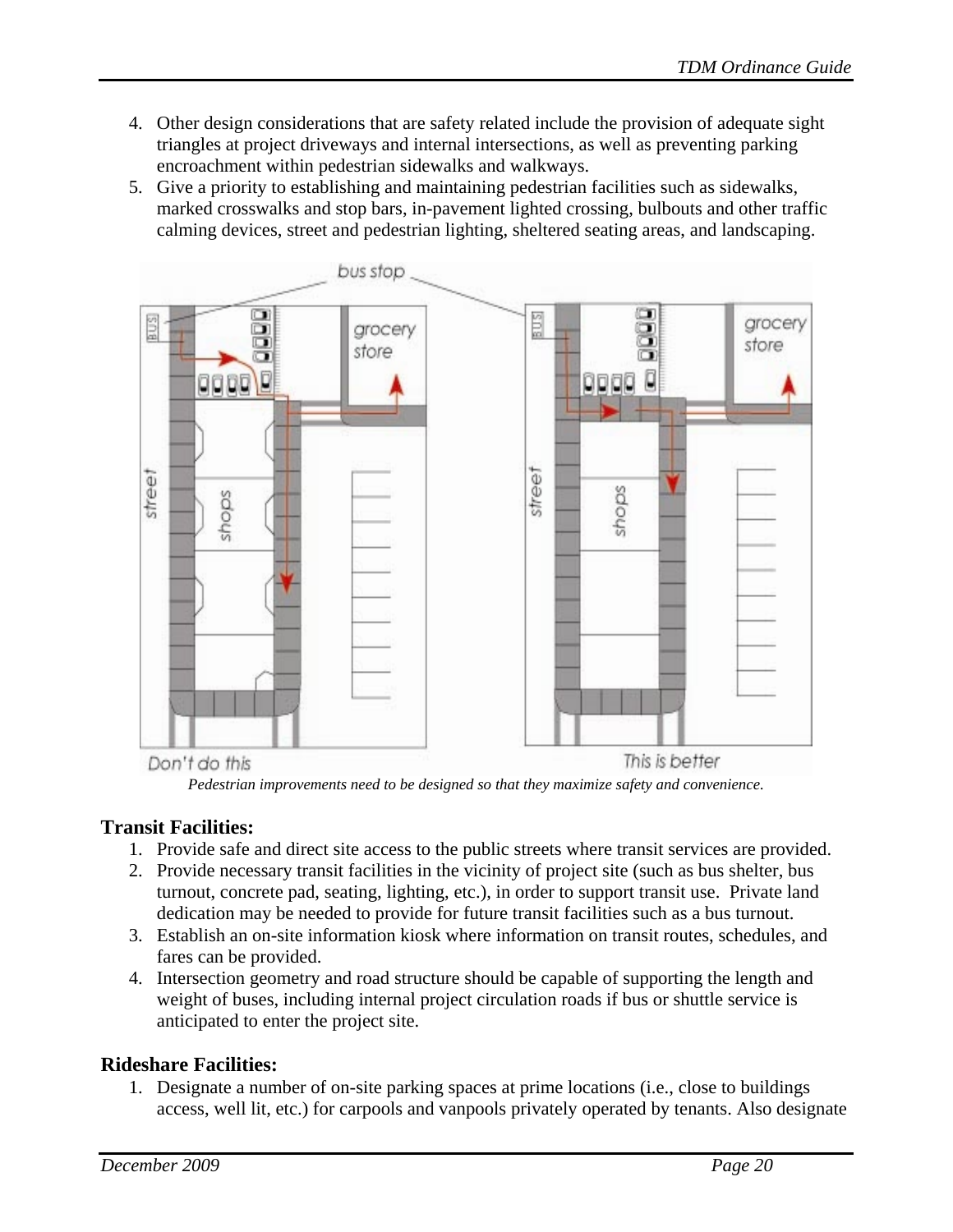prime parking stalls for company operated high occupancy/shuttle vehicles. Short-term parking spaces or passenger loading areas are also needed for taxi and outside shuttle services. Establishing carpool/vanpool initiatives can reduce the overall demand for on-site parking.

- 2. Provide on-site internet connections to facilitate access to agencies that provide ridematching services such as 511 Contra Costa, Enterprise Rideshare and others.
- 3. Establish on-site car rental or carshare services so that tenants do not need to rely on personal cars for work-related purposes.

# *Project Occupancy/Operations:*

# **On-Site Parking Operation:**

- 1. Charge for on-site parking. The provision of free on-site parking encourages the use of private automobiles. Drivers tend to be more aware and sensitive to direct out-of-pocket charges. For example, drivers tend to be more aware of their regular expenses on gas, parking, and bridge tolls rather than the costs associated with the depreciation of their vehicles. Charging for on-site parking needs to be coordinated with adjacent properties to discourage spillover of parking demand to other properties.
- 2. In the event that a site has paid parking, provide free or reduced fee parking for carpools and vanpools.
- 3. In the event that a site has paid parking, the Federal Commuter Choice Benefits Package (Transportation Efficiency Act-21) allows employers to establish a parking cash-out program. Such program provides the employees with the opportunity to forego parking and receive instead a taxable cash value of the parking, or receive a tax-free transit or eligible vanpool benefit for up-to \$230 per month (the value of this benefit is typically increased every year). This compensation also allows employees to finance other commuting means not currently qualified as fringe benefits, such as walking, bicycling and carpooling.
- 4. Limit the time periods at designated visitor parking to discourage employees from using such spaces for their long-term parking. When feasible, consider establishing shared parking between the different uses at mixed-use development sites.
- 5. When designating preferential parking spaces for carpools or vanpools it is important to register participants. Registration information needs to at least include the name and telephone number of participants, as well as the make, model and license plate number of their vehicles. The registration information needs to be updated on a regular basis to ensure that participants are still active and vehicles data is current. In addition, participants need to be provided with placards to be displayed inside their vehicles at a visible location (such as placed on the dashboard, hung on the front mirror, etc.). Taking these actions facilitates monitoring and enforcement of the preferential parking by on-site security, TDM coordinator, or other authorized person. It should also be noted that there should be a project-wide parking policy outlining rules dictating on-site parking including preferential parking, and procedures for handling parking misuse and violations.

# **Cycling Initiatives:**

1. Employers can provide travel allowance per round-trip to employees using their bicycles for commute and/or work related trips. To avoid considerable increase in travel times and delays, the use of bicycles for work related trips can be restricted to short distances or a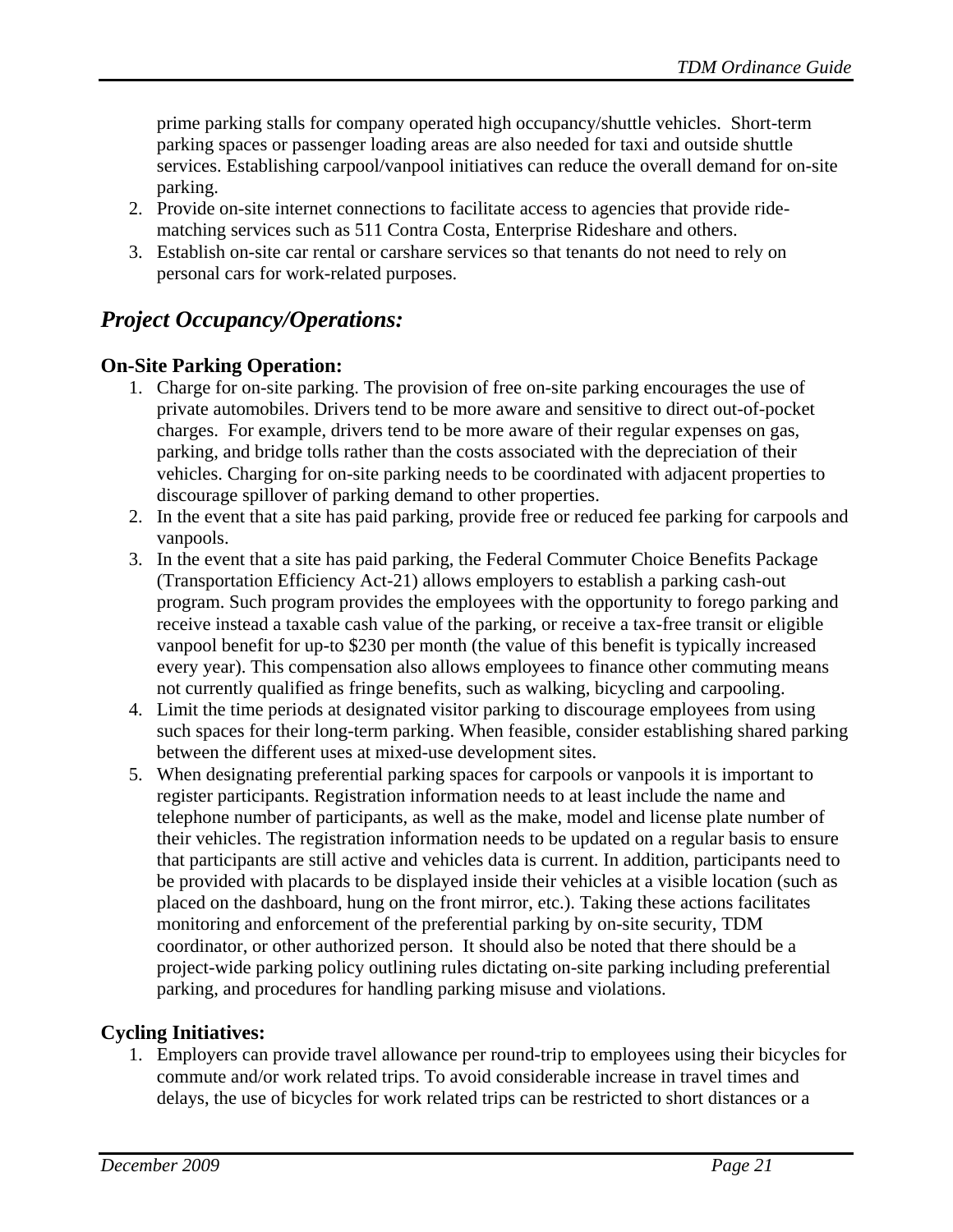series of stop-and-start visits. Employers can also provide insurance that covers bicycle usage except for losses or damages caused by negligent or deliberate actions.

- 2. Employers, especially of large businesses, can purchase and maintain a fleet of bicycles and safety devices (i.e., lights, helmets, etc.) for the use of employees traveling on work related trips. To facilitate use, bicycles can possibly be accessed by an identification card from a storage room or other form of secured parking.
- 3. Offering free or reasonably priced cycling seminars and training courses in order to promote cycling, available cycling facilities, and transit access. Training information can cover cycling skills, appropriate clothing and bicycle maintenance.
- 4. Organize cycling tours to recreational and shopping facilities where cyclists can benefit from each others' experience. Food and drinks, for example, can be offered to encourage participation.
- 5. Provide other TDM initiatives that complement the use of bicycles, such as establishing a Guaranteed Ride Home program in case of emergencies (511 Contra Costa provides a free GRH program for all employees who take a commute alternative in Contra Costa).

# **Walking Initiatives:**

Walking is practiced by the vast majority of people, yet a relatively small percentage walk to their destinations such as work and shopping. For example, establishing mixed-use developments where services are provided within walking distances can help build the habit of walking at least within the neighborhood. Adequate selection of the types of supportive services (such as a local convenient store, a dry cleaner, a restaurant, a coffee shop, etc.) can further support walking and assist in eliminating vehicular trips. There are also operational means that can be practiced by developers, property management, or tenants in order to encourage employees and residents within a project to walk to/from their destinations as follows.

- 1. Provide annual and seasonal events that promote walking for health and environmental reasons. Offer food, drinks, prizes and other incentives to encourage participation at the events.
- 2. TDM Coordinator or other community organizer can also identify residents and employees who are interested in walking and the approximate locations of their frequent destinations. Such information can help the formation of a walking buddy system to encourage participants to walk to/from work, shopping facilities, schools and daycares, etc.

# **Public Transit Initiatives:**

An increase in transit use is fundamental to the overall reduction of automobile use. In general, people associate utilities with each mode of transportation (such as safety, reliability, comfort, accessibility, speed, cost, travel time, etc.), and their mode choice is based on the relative costs associated with one versus another mode. The two characteristics of travel modes most likely to influence mode choice are monetary cost and travel time. Some of the measures that can potentially increase public transit rideshare are:

1. Establish an employer based subsidized transit pass program. This can be achieved by providing commuter checks/vouchers to subsidize transit passes/fares. It can also be accomplished if the employer purchase the passes and offer them to the employees at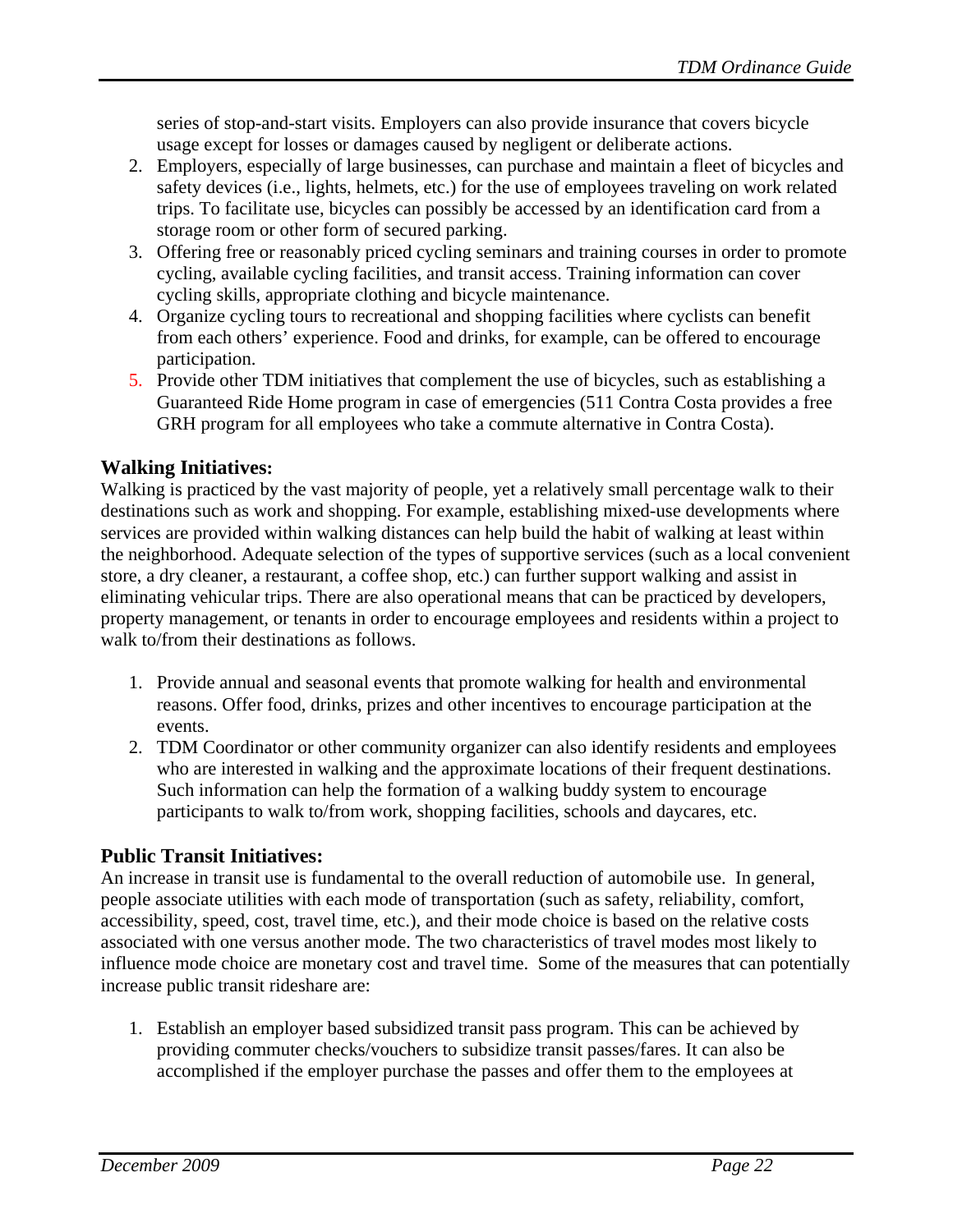reduced prices. It should be noted that employers are allowed to provide monthly tax-free transit subsidy.

- 2. Employee programs can allow employees to use pre-tax income to pay for commute expenses, which can reduce the cost of transit and vanpooling and thereby encourage their use. Employers can establish eligible pre-tax spending account for employees pursuant to Section 125 of the Internal Revenue code. The money an employee allocates to a spending account for commute expenses is not subject to federal, state, Social Security or Medicare taxes. Employees can allocate up to \$1,380 annually to such spending accounts. Employers can establish this account in-house or through a vendor (e.g. Commuter Choice Program).
- 3. Allow the purchase of transit passes on site to facilitate transit use. This can be achieved, for example, by contacting the local transit agency to set-up an on-site transit pass outlet.
- 4. Participate in the Regional Transit Connection (RTC). The RTC is the transit ticket clearinghouse serving Bay Area employers. By delivering transit tickets to the work site, RTC enables employers to provide employees with tickets from eight Bay Area transit systems (AC Transit, Alameda-Oakland Ferry, BART, Caltrain, County Connection, Golden gate Transit, MUNI, and SamTrans). Employers decide the type and quantity of tickets to purchase based on a monthly order. Employers then can choose to either sell them to their employees or offer them as part of a transit subsidy benefit. Each month, employers pay RTC only for the tickets that get sold or distributed to employees.
- 5. Through direct communication with relevant transit agency, seek changes to bus routes and/or routes capacity to better support transit ridership projected for the project.
- 6. Provide shuttle service(s) to main transit stations during the morning and afternoon commute periods. In addition, shuttle programs that run during the mid-day can reduce the need for automobile driving for work related travel and lunchtime trips.
- 7. Promote the use of public transit as part of the solution to environmental and transportation issues, such as global warming, air pollution and traffic congestion. Beside the promotional materials, educational information can be provided in company's newsletter, monthly TDM e-mail messages, etc.

# **Rideshare Initiatives:**

- 1. The developer, tenant, or TDM Coordinator can facilitate the formation of carpooling. A carpool is four to six people sharing a ride in an automobile. Carpool can be as simple as a husband and wife, neighbors, or co-workers carpooling together. The two most common approaches for carpooling are for participants to rotate automobile use with no exchange of money, or to use one car and share the commute expenses. Carpooling reduces the cost of commuting and provides a stress-free ride for non-drivers. It can also save travel time and expense by using the HOV lanes and exempted from freeway/bridge tolls during commute periods. Carpools can provide door-to-door directness and a convenience level of flexibility that is almost like a single occupant vehicle. The biggest challenges to carpooling is committing to a common work schedule due to interruptions to work schedules, family needs, etc. Often such problems can be addressed through schedule planning, part-time carpooling, and the provision of a back-up service such as a Guaranteed Ride Home (currently available through 511 Contra Costa).
- 2. A project sponsor can implement a vanpool program by subsidizing the cost of vanpooling through a third party lease arrangement; an owner operated vanpool, or by providing facility/company sponsored vanpools. A third-party lease can be carried out with an auto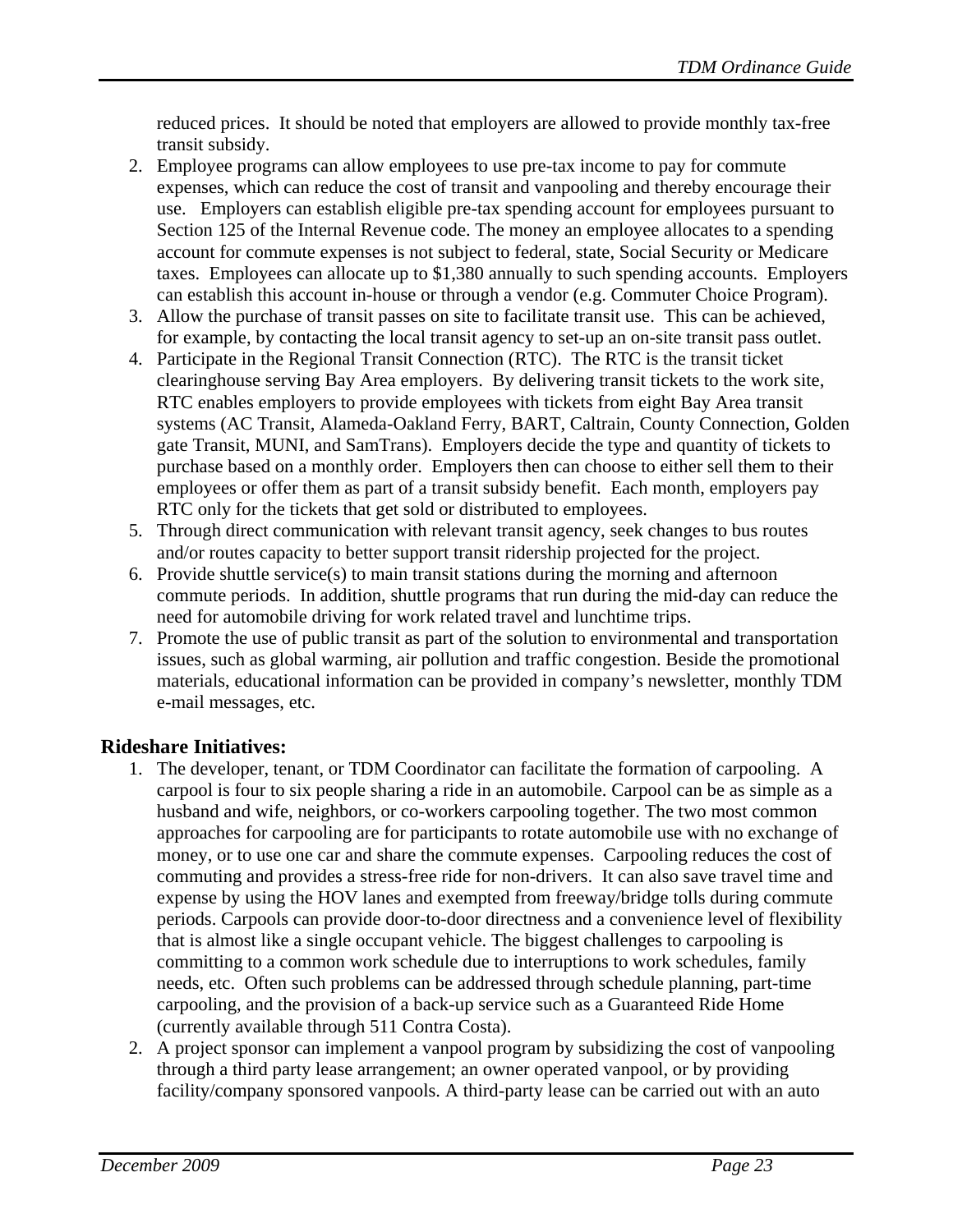dealership, van leasing company, transit agency, or a non-profit organization. Vans are generally leased on a 30-day basis and their lease rates are based on cost of the vehicle, as well as insurance, maintenance, mileage, and fuel costs. Owner-operated vanpool puts more responsibility on the owner to organize all financial, maintenance and insurance requirements. Depending on the size of the company, expected level of employee participation and areas of employees' residences, companies can invest in purchasing, maintaining and insuring the vans which can be used for commute and other work related trips. Vanpools are comprised of 7 to 15 riders, and operate like a mini-transit service with an organized route, schedule and passenger fare charges. Fares depend on the commute distance, the total number of participants, the type of van, and company provided equipment and/or subsidies. Vanpooling can simply save time, money, energy consumption, and noise and air pollution.

- 3. 511 Contra Costa has a Guaranteed Ride Home Program that enables rideshare participants to get home in case of an emergency, and current provisions allows for up-to 16 free taxi rides per year. Employers, for example, can also establish their own Guaranteed Ride Home Program using company vehicles or a taxi service.
- 4. 511 Contra Costa provides rideshare rewards program. Current rewards include gift and gas cards to eligible carpoolers of up-to \$100 over a three-month period with a yearend drawing for \$600 in gift cards.
- 5. With regard to vanpooling, 511 Contra Costa currently offers vanpool reward \$300 to \$900 in gas cards to new vans that meet all eligibility requirements and successfully complete three to nine consecutive months of operation. The gas cards are offered on a first-come, first-served basis until the funds are exhausted. The 511 Contra Costa Program also offers a vanpool seat subsidy in the form of gas cards. The seat subsidy provides \$100 per month for up-to three months per program year to help cover the fare of a lost vanpool participant. Again the gas cards are offered on a first-come, first-served basis until the funds are exhausted.
- 6. Commuters can travel toll free by carpooling, vanpooling or taking transit over one of the Bay Area's eight bridges during peak commute hours. Specific Bay Area bridge toll information can be found at 511ContraCosta.org.
- 7. Promote ridesharing initiatives through communication mediums (newsletters, employee memos, e-mails, meetings, etc.), specialized events and marketing pieces. 511 Contra Costa can help with free services to help companies promote commute alternatives including a regional carpool/vanpool matching database.
- 8. Periodic contacts with employees interested in carpooling/vanpooling to ensure that they indeed achieve long-term switch in their modes of transportation. In addition, one of the measures suggested for monitoring TDM programs is by conducting an annual commute survey. Such survey results can be utilized in customizing new carpools and/or vanpools. The survey results can also be used for identifying design and operational measures that can support and increase participation in carpooling/vanpooling.

# **Flexible Work Schedules:**

1. These TDM initiatives are appropriate for business type developments, such as office and research and development land uses. Flexible Work Schedule programs established by employers govern the time period in which employees travel to and from work. Such programs influence employees' propensity to consider using transit, carpooling, and other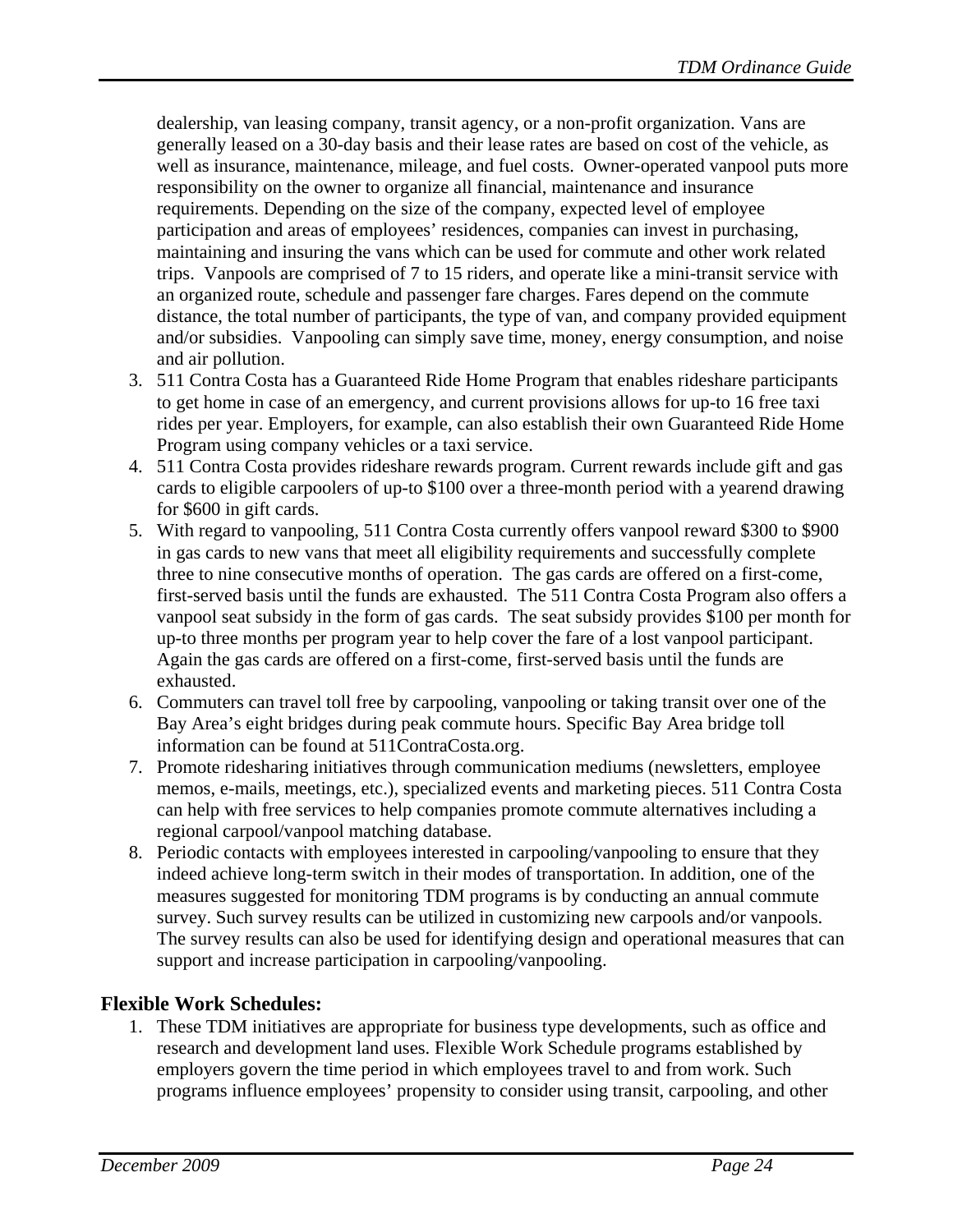alternatives to driving alone to work. Employees tend to view these programs as a highly desirable benefit. Employers can use such programs as an attractive employee recruitment tool that enables employees to work around childcare, school schedules and other family responsibilities. A typical FWH system uses two types of time: (a) Core period of time when all employees are required to be on the job; and, (b) Flex-time which contains preestablished limits (e.g., 7:00 to 9:30 a.m. and 3:00 to 5:30 p.m.) from which employees can select their arrival and departure times. Similarly this strategy can encourage participants to avoid most congested times, and coordinate arrivals and departures to rideshare with other employees.

It should be noted that management still retains a significant degree of control over the allowable work schedule arrangements. Consequently, some work units within an organization may offer flexible work schedules and others may not.

# **Telecommuting:**

Telecommuting exists in several forms, such as working at home, working at a satellite center with shorter commuting distance, and working at neighboring work centers that can be leased to several employees and where office equipment are provided. Telecommuting is a better fit for jobs that are computer oriented, do not require frequent on-site support, and do not require frequent face-to-face interactions with customers or other workers.

Allowing employees to telecommute can eliminate some commuting trips. This in turn helps in relieving congestion, reducing energy consumption and improving air quality. Experience has also shown that telecommuting assists in increasing productivity, decreasing absenteeism, improving employee morale, and eliminating the need for constant oversight. In addition, employees tend to consider telecommuting as a job benefit which could increase the employers' competitiveness when recruiting for new employees, as well as reduce turnover of current employees along with associated recruitment and training expenses. It should also be noted that telecommuting from home or less costly office space can help decrease the employers' overhead expenses associated office space and on-site parking.

The key to the success of telecommuting is "voluntary" as it requires both management approval and employees willingness. It also involves regulatory and legal parameters, which in some agencies could include unions' regulations. Some of the administrative arrangements that need to be considered include establishing a telecommuting schedule, determining equipment needs and who will pay for the initial costs and monthly expenses, establishing realistic expectations of work that can be completed in 8-hour work days, and identifying work monitoring procedures.

# **TDM Coordinator:**

A TDM Coordinator is typically responsible for developing, marketing, implementing and evaluating the TDM programs. The TDM Coordinator can be a designated on-site staff person (half- to full-time) with specific TDM responsibilities and authority. The Coordinator's responsibilities can also be contracted out with a commute company. It should be noted that one of the most effective TDM measures is by having an on-site transportation coordinator. Example functions of a TDM Coordinator are listed below: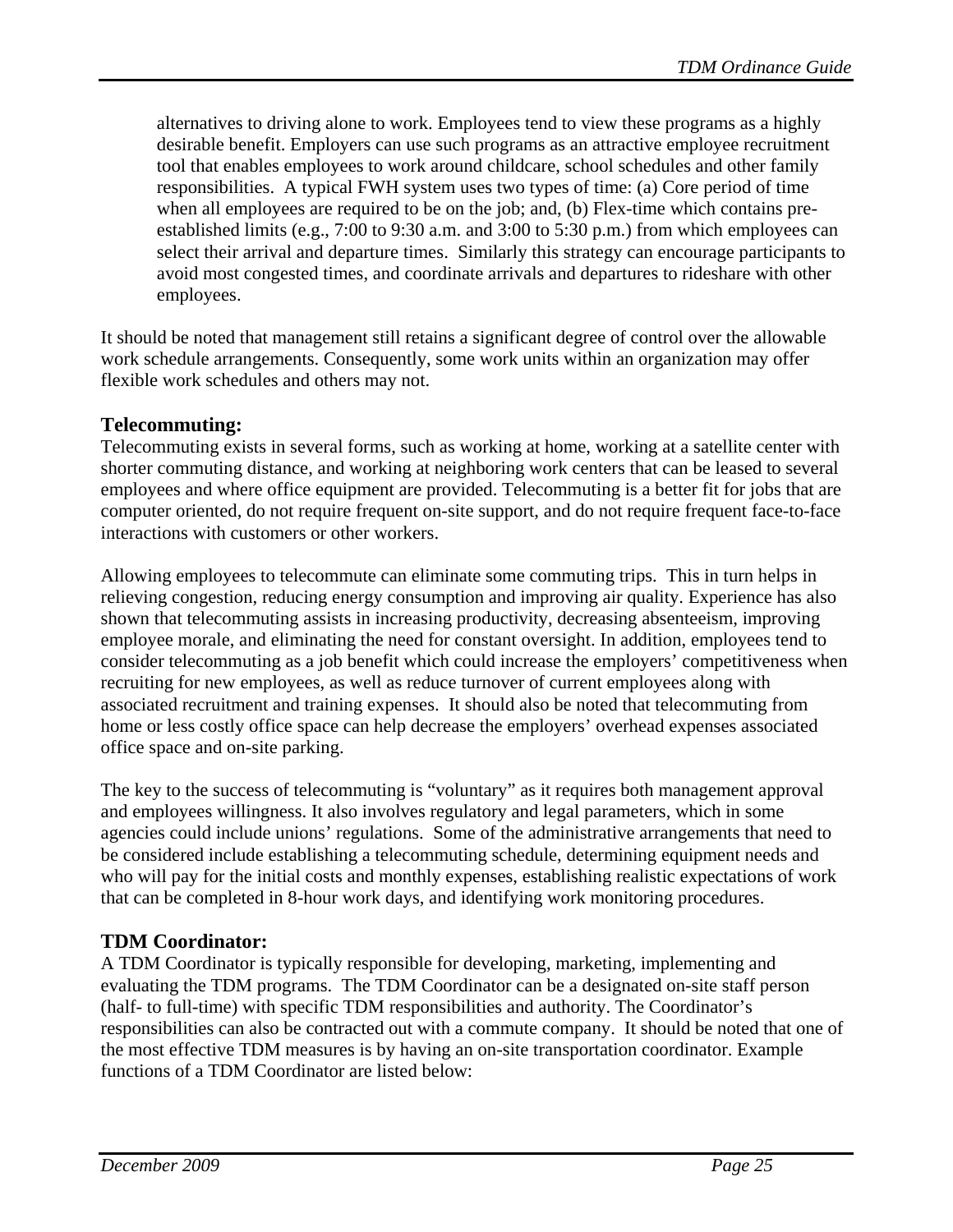- 1. Distribute pertinent information to all tenants/employees regarding the facilities, programs and services available at the project site. Also regularly update any information kiosks and information boards at the project site for displaying TDM information. The regular information update makes it useful and interesting for users.
- 2. Contract with and/or act as a liaison with 511 Contra Costa and other transportation service providers. It should be noted that the 511 system offers one-stop shopping for traffic, transit, rideshare and bicycle information in the region.
- 3. Contract with and/or act as a liaison to all appropriate transit agencies. This includes distribution of appropriate transit information and maps, transit passes, commuter checks, administering contract for carsharing or car rental services, and any other responsibilities related to the utilization of transit services.
- 4. Distribute carpool/vanpool matching applications to all new tenants upon occupancy and/or new employees upon hire, as well as on an annual basis at Transportation Fair, Wellness or Benefits events, etc. The transportation coordinator can also research ZIP code data or work and residence locations and offer to match ridesharing. When using carpool/vanpool ridematching software, it typically provides individuals with a computerized list of other commuters near their employment or residential ZIP code along with the closest cross street, phone number, and hours they area available to commute to and from work.
- 5. Develop and implement promotional programs such as on-site transportation fairs and promotional events. Also coordinate with regional promotional programs relating to TDM. Example regional programs include the Bike to Work Day and Spare the Air Days and possibly free transit. 511 Contra Costa sponsors events and activities for these campaigns.
- 6. Conduct the annual commute survey, evaluate survey results and potential need for improvements, and update the program elements accordingly. 511 Contra Costa can assist with the survey development and analysis. Develop the annual status report and submit it to the County for projects conditioned to achieve a certain trip reduction rate.
- 7. Provide TDM training especially at the start-up of the program, and possibly on a regular basis. Inviting other agencies, for example 511 Contra Costa, can enhance such training.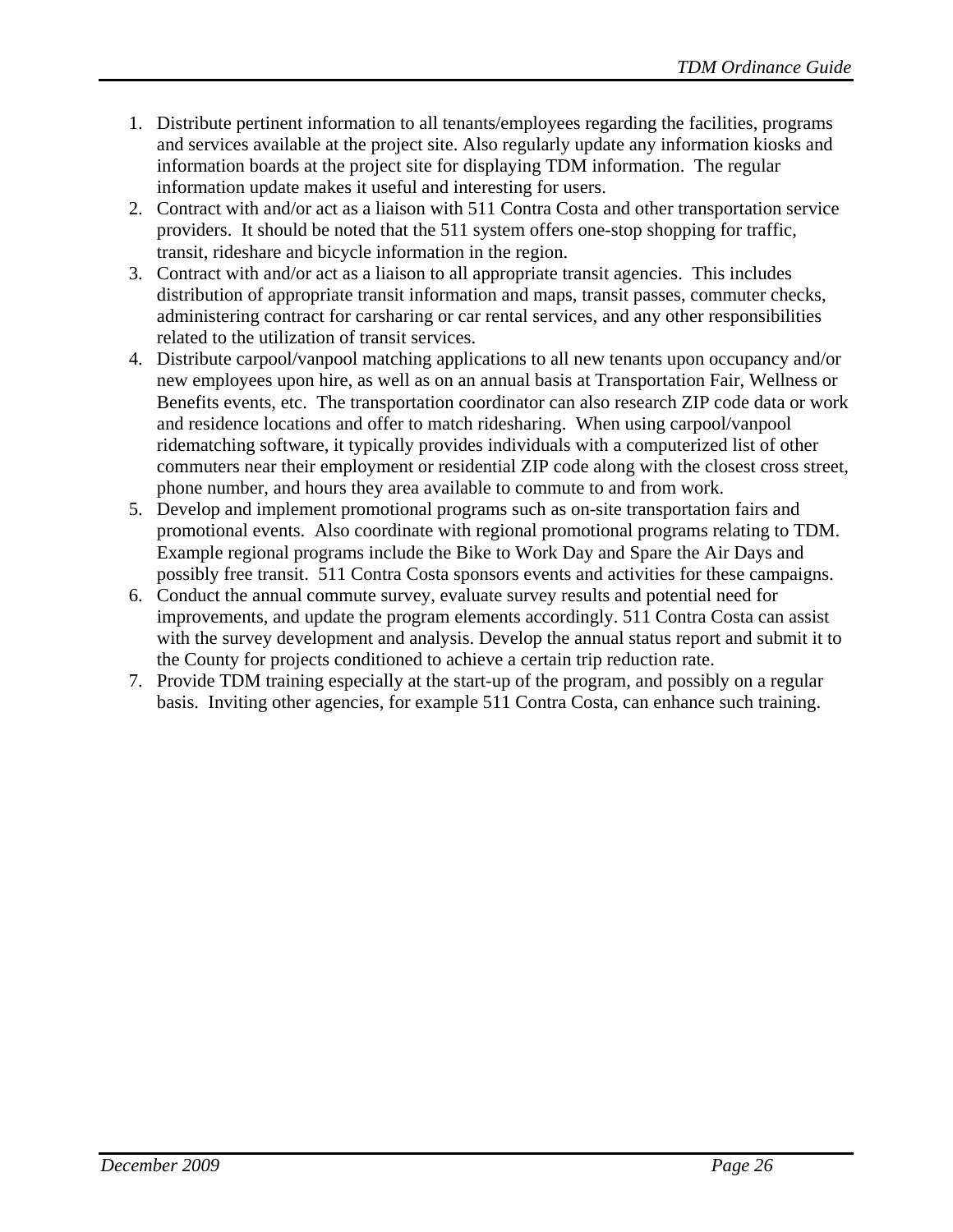# **APPENDIX C**

## **IMPLEMENTATION MECHANISMS**

A project condition of approval may require the project sponsor to implement a Transportation Demand Management (TDM) program.

## **Educational and Outreach Activities**

There are educational and promotional means that can assist in launching, and achieving a longterm success of the TDM program. Examples of these educational and promotional means are listed below.

- 1. Promotional activities are usually needed to launch a TDM program. Upon 50% to 75% occupancy (depending on the type of development) of the new development, the project sponsor (through the help of a TDM coordinator if assigned) should coordinate and host a commute alternative kick-off event. Transportation service providers such as 511 Contra Costa, Enterprise Rideshare, ACE, BART, etc. can be invited to set-up information booths/tables. To encourage participation in the event, the project sponsor can provide givea-ways, refreshments, etc. Such event needs to be advertised at least two weeks in advance via e-mail, flyers, on-site posters and/or other means.
- 2. Regular, possibly annual, commute event or fair is also advisable to encourage continued participation and to approach new tenants/owners. Similarly, proper event notification is needed. It is also advisable to invite participation of transportation service providers and to provide some give-a-ways.
- 3. Promote and encourage participation in events sponsored by other agencies such as Bike to Work Day (in May of each year), potential free transit on Spare the Air days, etc.
- 4. It is advisable that the project sponsor register with the Bay Area Air Quality Management District (BAAQMD) for the Spare the Air program so as to receive regional air quality forecast bulletins about poor and unhealthy air quality days. These e-mail updates can then be forwarded to all tenants. The 511contracosta.org website also has up to the minute Spare the Air alerts and air quality status.

# **Monitoring and Evaluation**

Monitoring a TDM program can be accomplished by periodically conducting a commute survey to determine the success or failure of the TDM measures individually or as a combination. A commute survey typically gathers quantitative data (e.g., % use of the various modes of transportation) and qualitative data (e.g., respondents' perception of the alternative transportation programs). The survey data can then be used to decide on any needed adjustments to the TDM initiatives. They can also be used to focus the marketing initiatives and efforts of the TDM Coordinator. It should be noted that 511 Contra Costa can typically assist with the preparation of the survey questionnaire. Some survey tips are provided at the end of this section of the TDM Guidelines.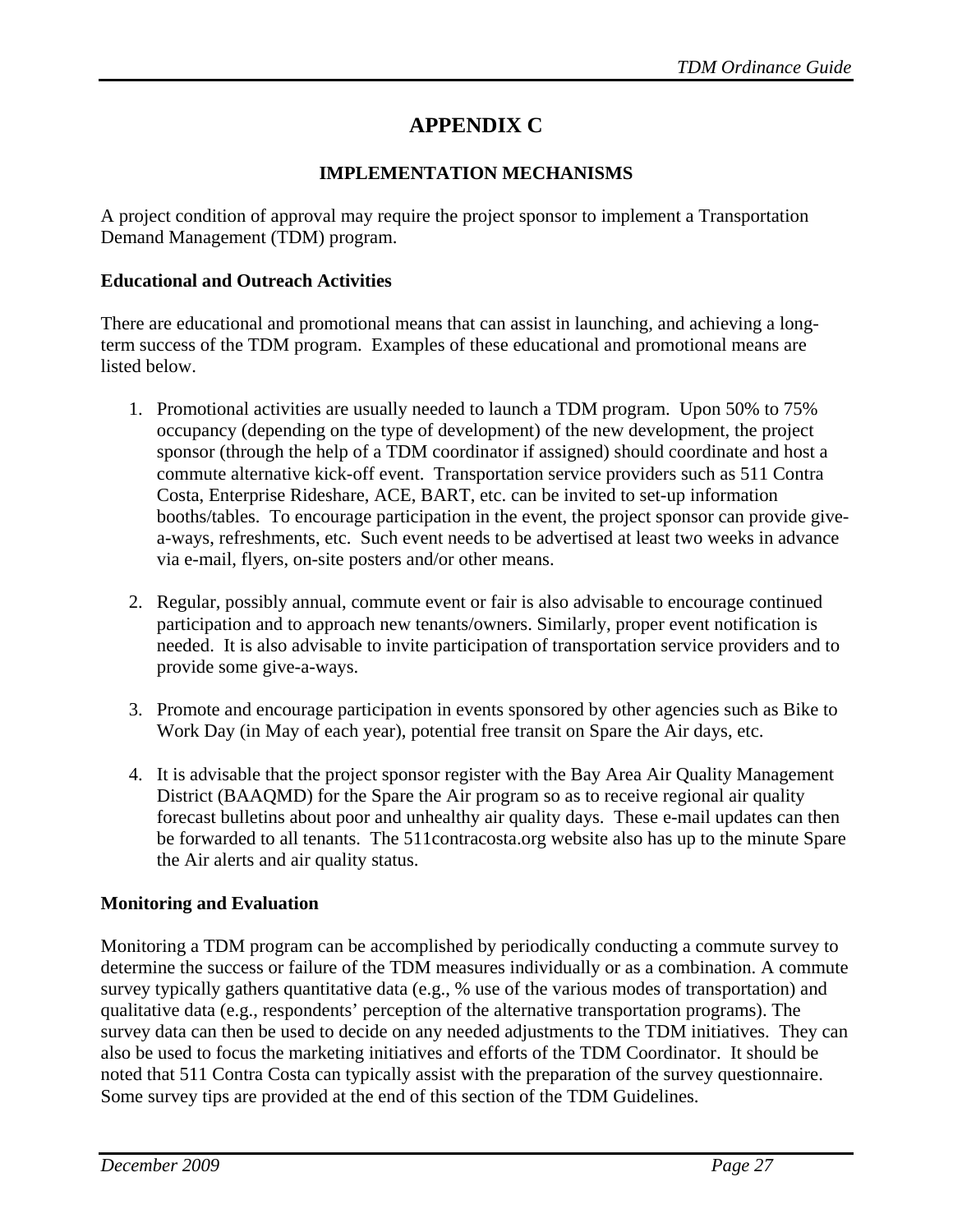Allowing completion of the survey on-line can help reduce the time and effort spent on circulating and administering the survey. When possible, conducting a baseline survey before starting the TDM program can later assist in evaluating the program's effectiveness (Before and after comparative analysis). In addition, comparing results of the annual survey to previous years can assist in evaluating the program's progress and potential modifications. It is possible to add survey questions to assess such new improvements.

Cost effectiveness of TDM measures should be monitored and evaluated. The cost effectiveness is typically based on a cost/benefit analysis of the individual TDM measures (for example, the cost of providing a shuttle service to the main transit stations relative to the number of shuttle users along with peak occupancy periods). Such cost/benefit analysis can assist in identifying the measures to better fit the participants' needs at the least cost. TDM Program costs typically include the capital and operating costs, such as the cost of bike lockers and/or fleet, cost of training and educational materials, cost of awards and commute events, cost of shuttle vehicles, TDM staff hours and rates, cost of office equipments provided to telecommuters, etc. In larger developments, both residential and office/commercial, the developer should consider establishing a Transportation Management Association (TMA) to provide the mechanism for ongoing financial support of TDM elements, including monitoring and evaluation over a period of years. An example of a TMA is the Contra Costa Centre Association. ([www.contracostacentre.com](http://www.contracostacentre.com/))

Typically within six months following the granting of a certificate of occupancy of the new development site, the project will submit to the Director of the Department of Conservation and Development a TDM notice that confirms the installation of facilities and site amenities, as well as implementation of commute program features and events (if required).

A development project that receives a reduction in off-site parking requirement in return for implementing an approved TDM Program will be subject to penalties if the TDM Program is not implemented. Project sponsors must seek renewal of TDM Program for time periods specified by the County. Renewal of TDM Programs may require additional TDM measures if agreed-upon trip reduction targets are not achieved. If project sponsors fail to seek renewal of TDM Programs, the penalty typically involves reducing permitted occupancy to a level that matches the on-site parking supply (to be specified in the Development Permit).

# **Commute Survey Tips**

The statistical reliability of a survey depends in part upon the response rate, which is the number of correctly completed surveys compared to the total number of distributed surveys. Thus, it is important to maximize the survey response rate. Some of the means that can be used to maximize the response rate are listed below:

- Attach a cover memorandum to the questionnaire, describing the purpose of the survey and requesting cooperation.
- Inform recipients of the duration it takes to respond to the questionnaire, and note that their responses are strictly confidential.
- Offer prizes to respondents preferably based on a drawing to ensure un-biases. Offer rewards to tenants, departments, etc. with the highest response rate.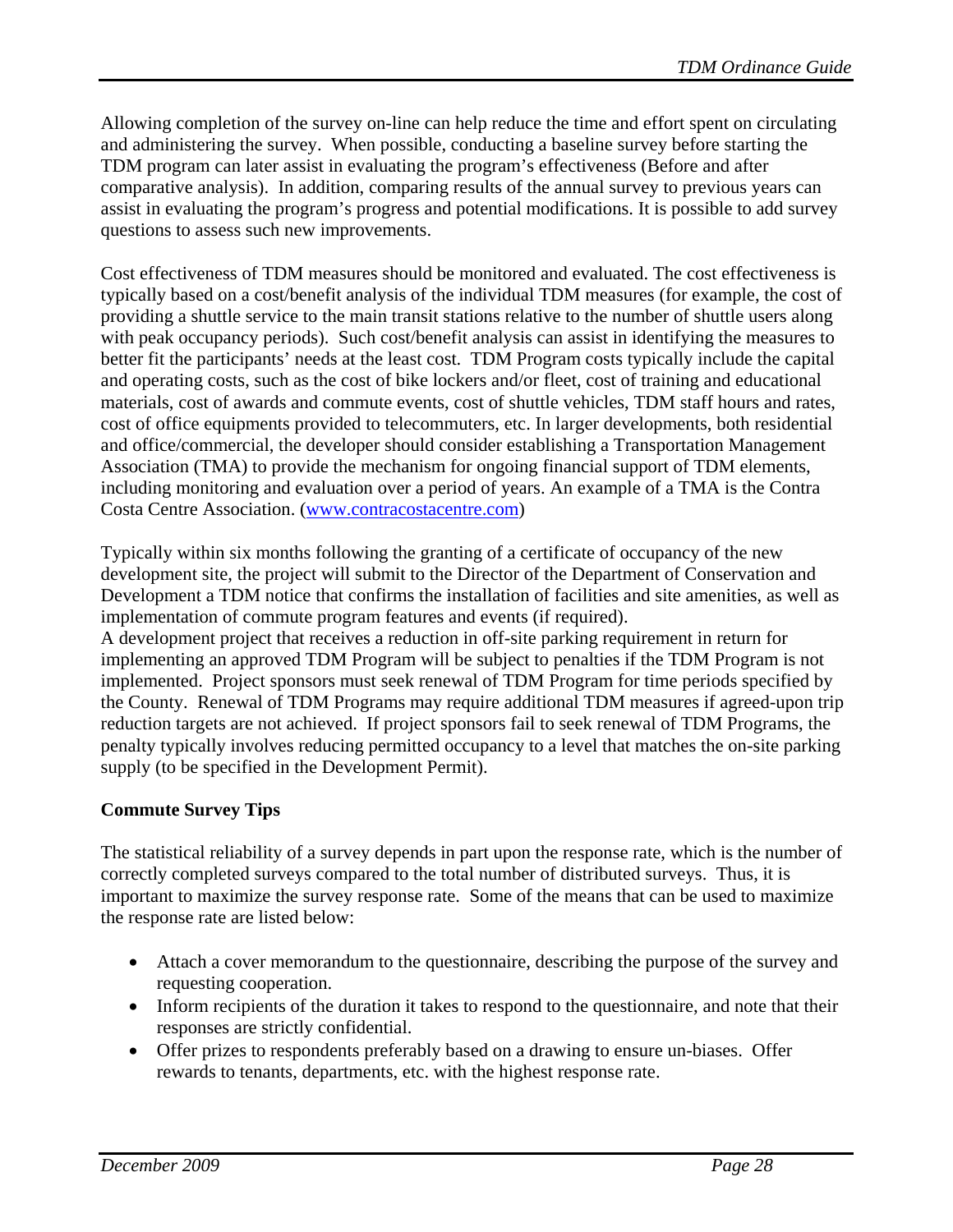- Offer a contact person and phone number to respond to any questions that survey recipients may have.
- Offer an hour of administrative leave, or other incentives, to recipients who complete the survey.
- Facilitate access to the survey questionnaire by posting it on a web-page. As an alternative, deliver the questionnaire and pick-up responses of the different tenants.
- Send one or more reminders (e-mail, flyer, etc.) requesting to complete the survey by the due date.

Survey questions at a minimum need to cover the type and frequency of modes of transportation used in a typical week (e.g., walk, cycle, drive alone, carpool, vanpool, use public transit, etc.), reasons behind driving alone (e.g., availability of free parking, needing privacy, flexibility to assist family members, etc.), means that would encourage drive alone respondents to use alternative modes of transportation (e.g., a guaranteed ride home program, subsidized transit passes, reliable rideshare matching services, etc.), whether or not they participate in telecommuting and/or flex work hour arrangements. It is also important to collect information regarding work addresses or residence ZIP codes.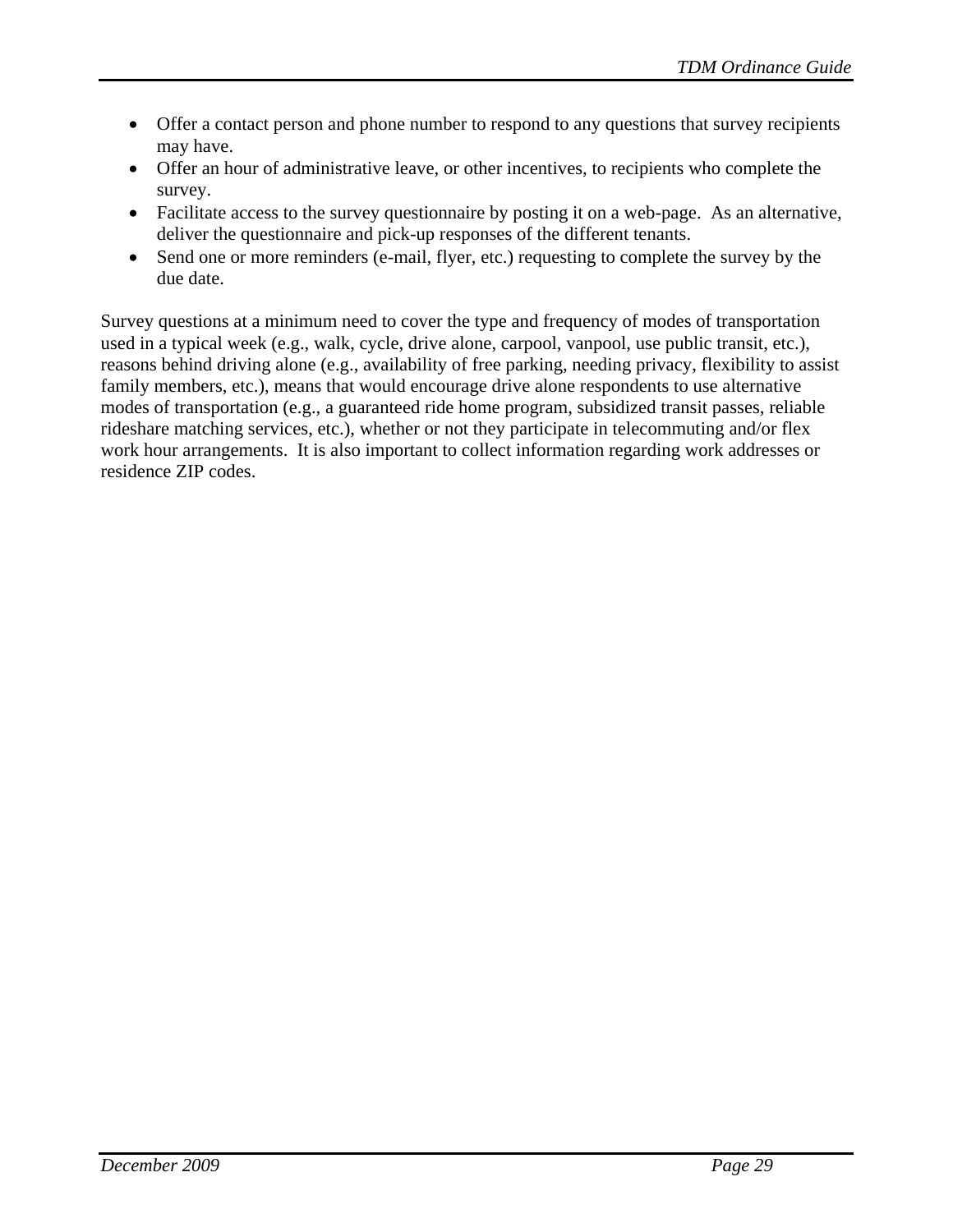# **APPENDIX D**

# **COSTS, DEGREE OF DIFFICULTY AND IMPLEMENTING ENTITY**

#### **TRANSPORTATION STRATEGIES**

There are five categories of strategies listed below which are described in more detail within this document. Three descriptive are listed in the columns to the right. They include:

**Effectiveness** – is a measurement tool to determine the value of the effort in reducing single occupant vehicle trips at the site. Effectiveness is on a scale of 1-10, with 10 being the most effective and 1 being the least effective. Effectiveness for certain projects may vary.

**Cost –** indicates the cost relative to the other options listed.

 $X = no cost$ 

 $$ =$  low cost (less than \$10/year per employee, or offered by 511 Contra Costa)

\$\$ = medium cost (\$10-\$30/year per employee)

 $$$ \$\$\$ = high cost (more than \$30/year per employee, or higher infrastructure cost)

**Who** – identifies who will likely implement this strategy. This may be the developer (D), (property owner) or employer (E), however in some cases, the regional rideshare agency 511 Contra Costa (511 CC) provides these services for free, or for a nominal charge. Your must register your worksite/property at [www.511contracosta.org](http://www.511contracosta.org/) or call (925) 969-0841.

|    | <b>Facilities and Design</b>                                                                              | <b>Effectiveness</b> | Cost   | Who               |
|----|-----------------------------------------------------------------------------------------------------------|----------------------|--------|-------------------|
| 1. | <b>Bicycle Racks/Lockers</b>                                                                              | 3                    | \$     | <b>D/E/511 CC</b> |
|    | For residents or employees to secure their bicycles at the employment/residential site.                   |                      |        |                   |
| 2. | <b>Bicycle Station</b>                                                                                    | 6                    | \$\$   | D                 |
|    | A dedicated location that provides secure and covered parking for bikes.                                  |                      |        |                   |
| 3. | <b>Showers and Clothes Lockers</b>                                                                        | 3                    | \$\$\$ | D/E               |
|    | Allows for those who walk or bike to work to freshen up upon arrival.                                     |                      |        |                   |
| 4. | <b>Walk/Bicycle Corridors</b>                                                                             | 4                    | \$\$   | D                 |
|    | Walking/bicycle access which is separate from vehicle parking through separated paths<br>and landscaping. |                      |        |                   |
| 5. | <b>Onsite Amenities</b>                                                                                   | 5                    | \$\$   | D/E               |
|    | Provide retail services to employees onsite (lunch facilities, dry cleaners, mail, copy<br>store, etc.).  |                      |        |                   |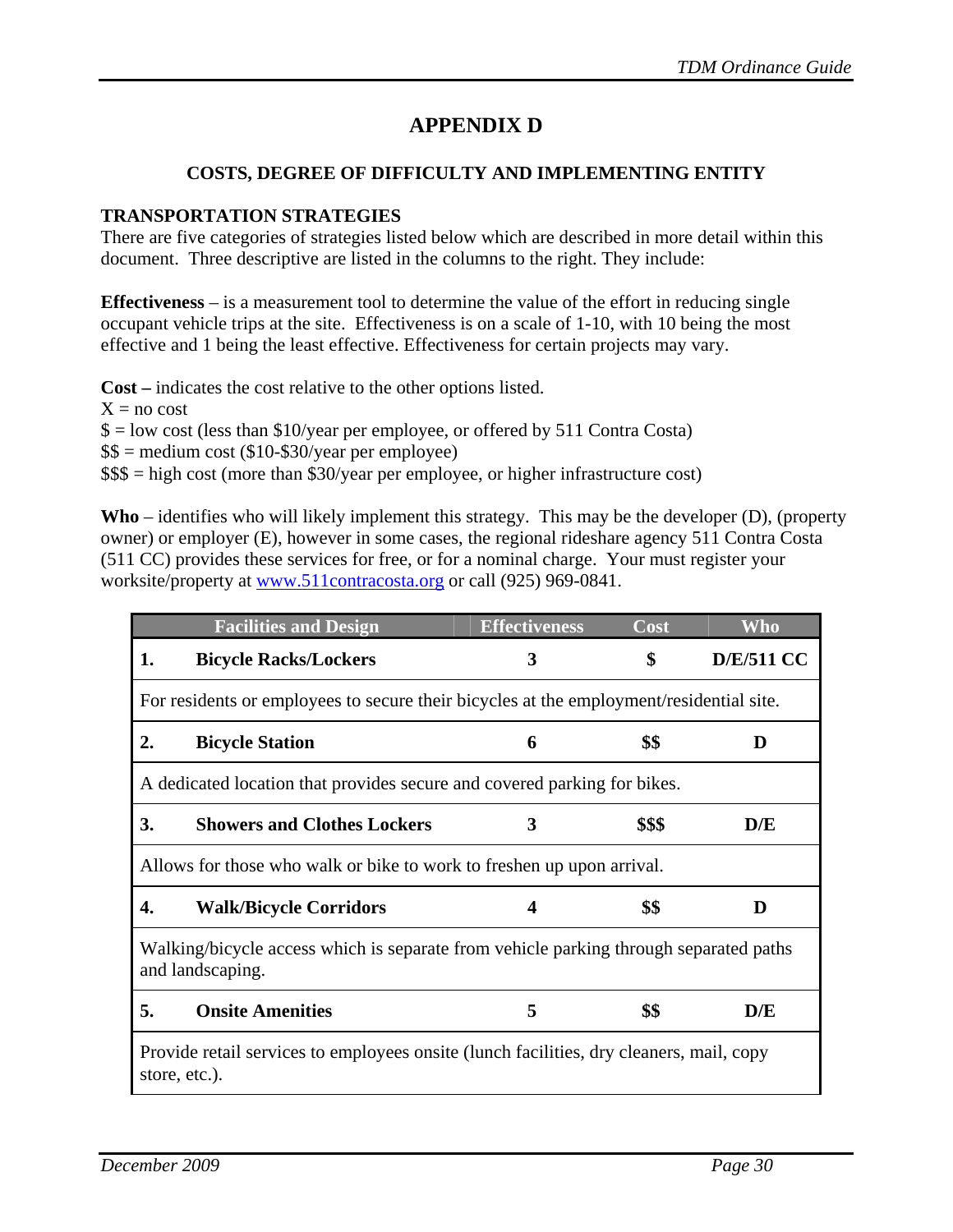| 6. | <b>Site Design</b> | ሰ ሰ<br>DД |  |
|----|--------------------|-----------|--|
|    |                    |           |  |

A comprehensive design that features bicycle and pedestrian amenities, covered bus stops and adequate accessibility, benches, passenger loading zones, etc.

|    | <b>Alternative Work Schedules</b>                                                                                | <b>Effectiveness</b> | Cost | Who |
|----|------------------------------------------------------------------------------------------------------------------|----------------------|------|-----|
| 1. | <b>Compressed Work Week</b>                                                                                      | 4                    | X    | E   |
|    | Allows employees to receive a day off each week in exchange for working longer hours<br>on other days each week. |                      |      |     |
| 2. | <b>Flexible Work Hours</b>                                                                                       | 3                    | X    | E   |
|    | Allows employees to alter arrival and departure times slightly to accommodate commute<br>schedules.              |                      |      |     |
| 3. | <b>Telework Policies</b>                                                                                         | 5                    | X/\$ | Е   |
|    |                                                                                                                  |                      |      |     |

Develops specific personnel policies that permit and encourage the use of teleworking at least twice per month.

|    | <b>Incentive Strategies</b>                                                                                                             | <b>Effectiveness</b> | $\overline{\text{Cost}}$ | <b>Who</b>        |
|----|-----------------------------------------------------------------------------------------------------------------------------------------|----------------------|--------------------------|-------------------|
| 1. | <b>Carpool Incentives</b>                                                                                                               | 5                    | \$\$                     | <b>D/E/511 CC</b> |
|    | Provide incentives to employees who form carpools (incentives can be gift cards, gas<br>cards, money, time off, etc.).                  |                      |                          |                   |
| 2. | <b>Vanpool Incentives</b>                                                                                                               | 5                    | \$\$                     | <b>D/E/511 CC</b> |
|    | Provide financial support to vanpool riders who form or join a vanpool.                                                                 |                      |                          |                   |
| 3. | <b>Vanpool Empty Seat Subsidy</b>                                                                                                       | 3                    | \$\$                     | E                 |
|    | Ensures that as vanpools lose riders over time, the other riders maintain a consistent users<br>fee until the seat can be filled.       |                      |                          |                   |
| 4. | <b>Transit Incentives</b>                                                                                                               | 4                    | \$\$                     | <b>D/E/511 CC</b> |
|    | Provide incentives for new transit riders to take transit to commute to work.                                                           |                      |                          |                   |
| 5. | <b>Guranteed Ride Home</b>                                                                                                              | 3                    | \$                       | <b>D/E/511 CC</b> |
|    | Free taxi voucher or rental car for employees who take a commute alternative and are ill,<br>have an emergency or unscheduled overtime. |                      |                          |                   |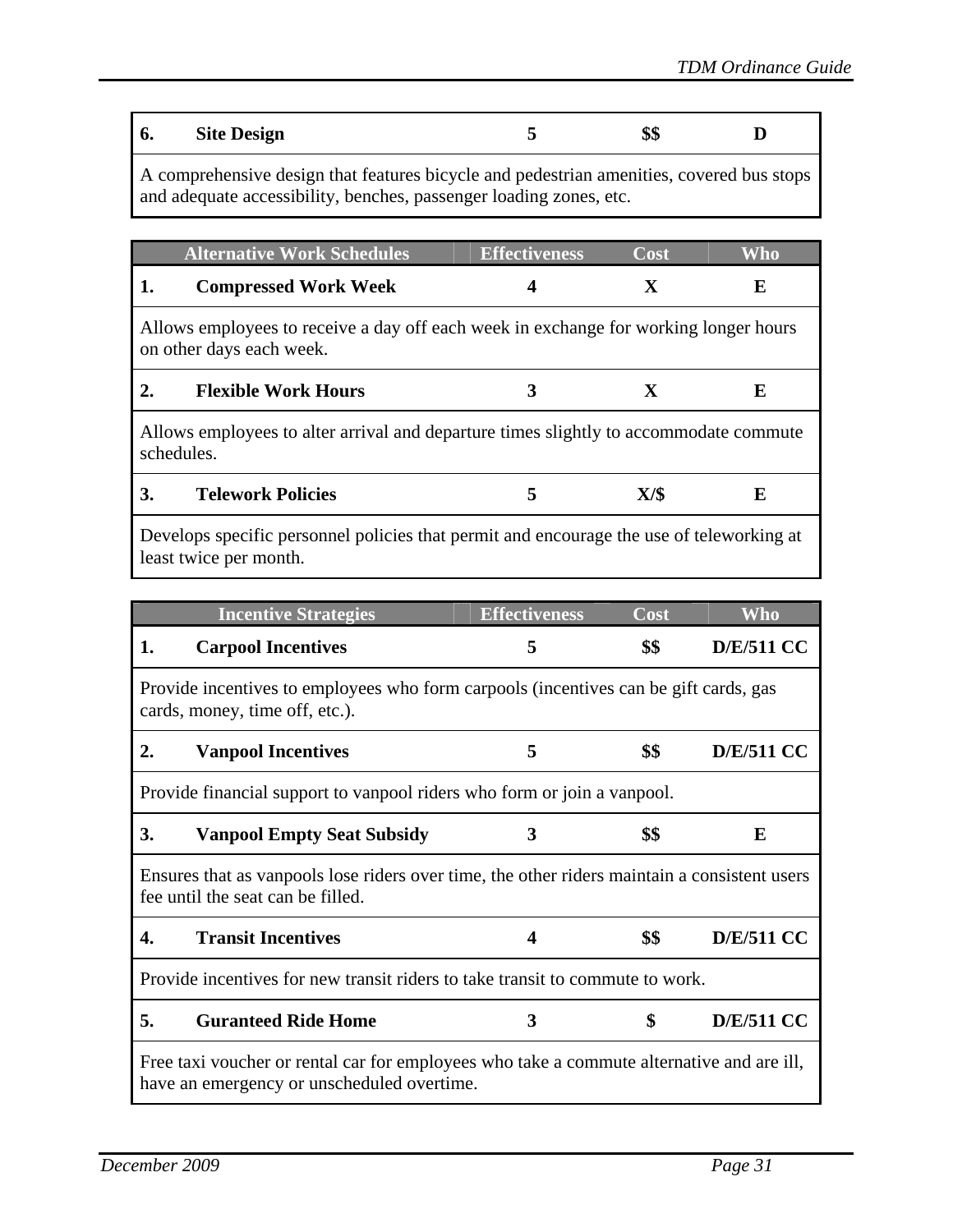| 6.  | <b>Commute Alternative Program</b>                                                                                                                   | 4              | \$\$         | <b>D/E/511 CC</b> |
|-----|------------------------------------------------------------------------------------------------------------------------------------------------------|----------------|--------------|-------------------|
|     | Program similar to airline miles by providing prizes or incentives to commuters who take<br>transport alternatives to driving to work alone.         |                |              |                   |
| 7.  | <b>Tax Benefit Programs</b>                                                                                                                          | 5              | $\mathbf{X}$ | <b>E/511 CC</b>   |
|     | Federal and/or state pre-tax benefits for vanpoolers and transit riders which offer savings<br>for both employers and employees.                     |                |              |                   |
| 8.  | <b>Car/Bike Sharing</b>                                                                                                                              | $\overline{2}$ | \$\$         | D/E               |
|     | Cars/bikes that are available for limited short trips to employees or residents as members<br>of the car/bike sharing program, or for a per-use fee. |                |              |                   |
| 9.  | <b>Bicycle Loan Program</b>                                                                                                                          | 1              | \$           | D/E               |
|     | Bicycles (to be tracked and maintained by the employer/property manager) for general<br>employee/resident use.                                       |                |              |                   |
| 10. | <b>Free Bicycle Accessories</b>                                                                                                                      | 1              | \$           | D/E               |
|     | Headlamps, helmets and bells can improve the safety of bicyclists and encourage bike<br>commuting. Bike safety classes can also be offered.          |                |              |                   |

|    | <b>Marketing Strategies</b>                                                                                                                           | <b>Effectiveness</b> | Cost | Who               |
|----|-------------------------------------------------------------------------------------------------------------------------------------------------------|----------------------|------|-------------------|
| 1. | <b>Employee Transportation</b><br><b>Coordinators</b>                                                                                                 | 5                    | \$\$ | D/E               |
|    | Someone onsite assigned the responsibility of helping employees with their commute<br>options to and from work (must register with 511 Contra Costa). |                      |      |                   |
| 2. | <b>Employee Orientation</b>                                                                                                                           | $\mathbf{2}$         | \$   | D/E               |
|    | Orientation meeting provide new employees or residents with a way to learn more about<br>travel to the site.                                          |                      |      |                   |
| 3. | <b>Transportation/Health Fairs</b>                                                                                                                    | 3                    | \$   | <b>D/E/511 CC</b> |
|    | Oniste special promotions sponsored by the employer or property manager to encourage<br>the use of transportation options at the site.                |                      |      |                   |
| 4. | <b>Commute Options Brochures</b>                                                                                                                      | 1                    | X    | <b>D/E/511 CC</b> |
|    | Provide brochures, maps and other information either individually or at an information<br>rack/display onsite.                                        |                      |      |                   |